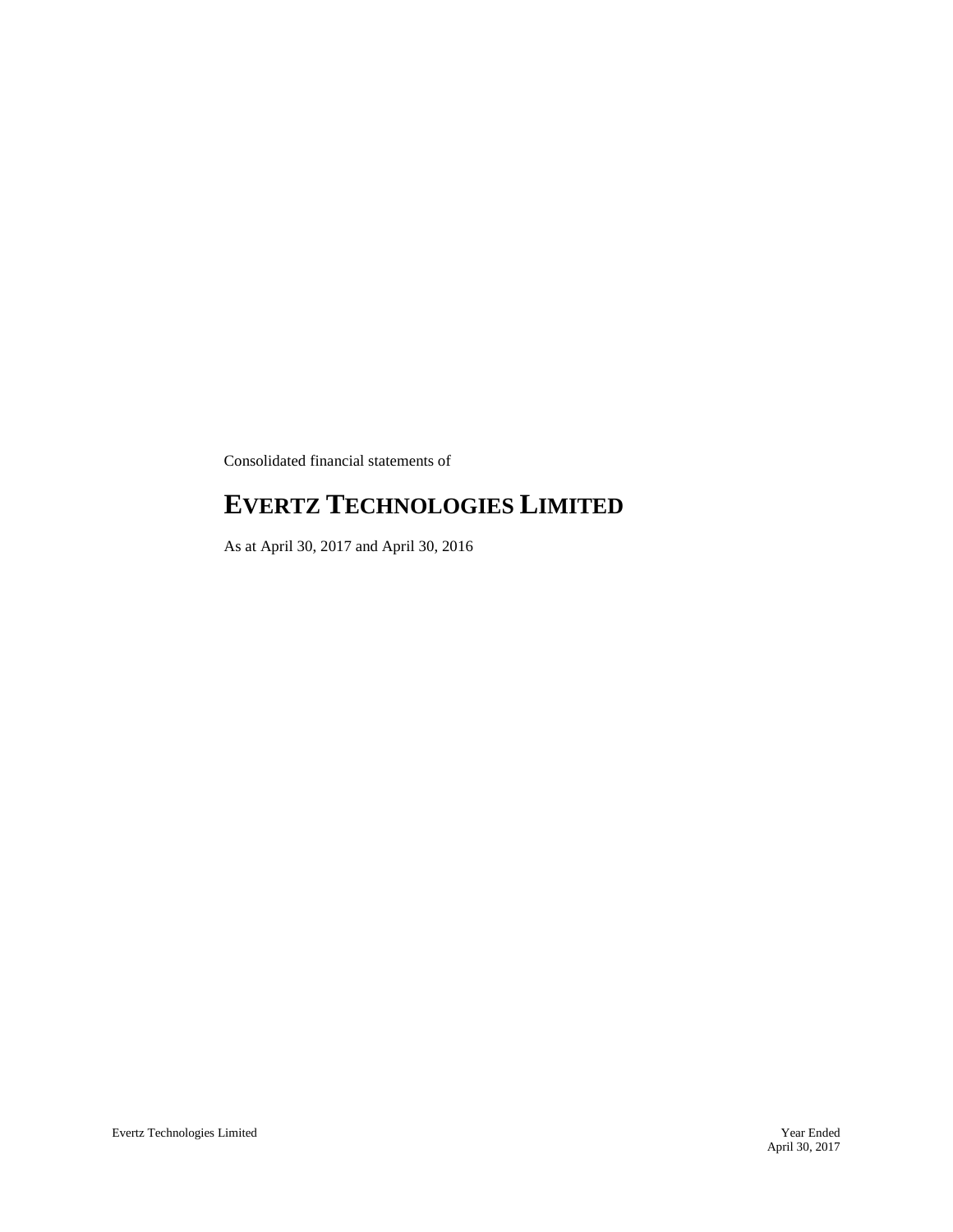Index to Financial Statements

Consolidated financial statements Years ended April 30, 2017 and 2016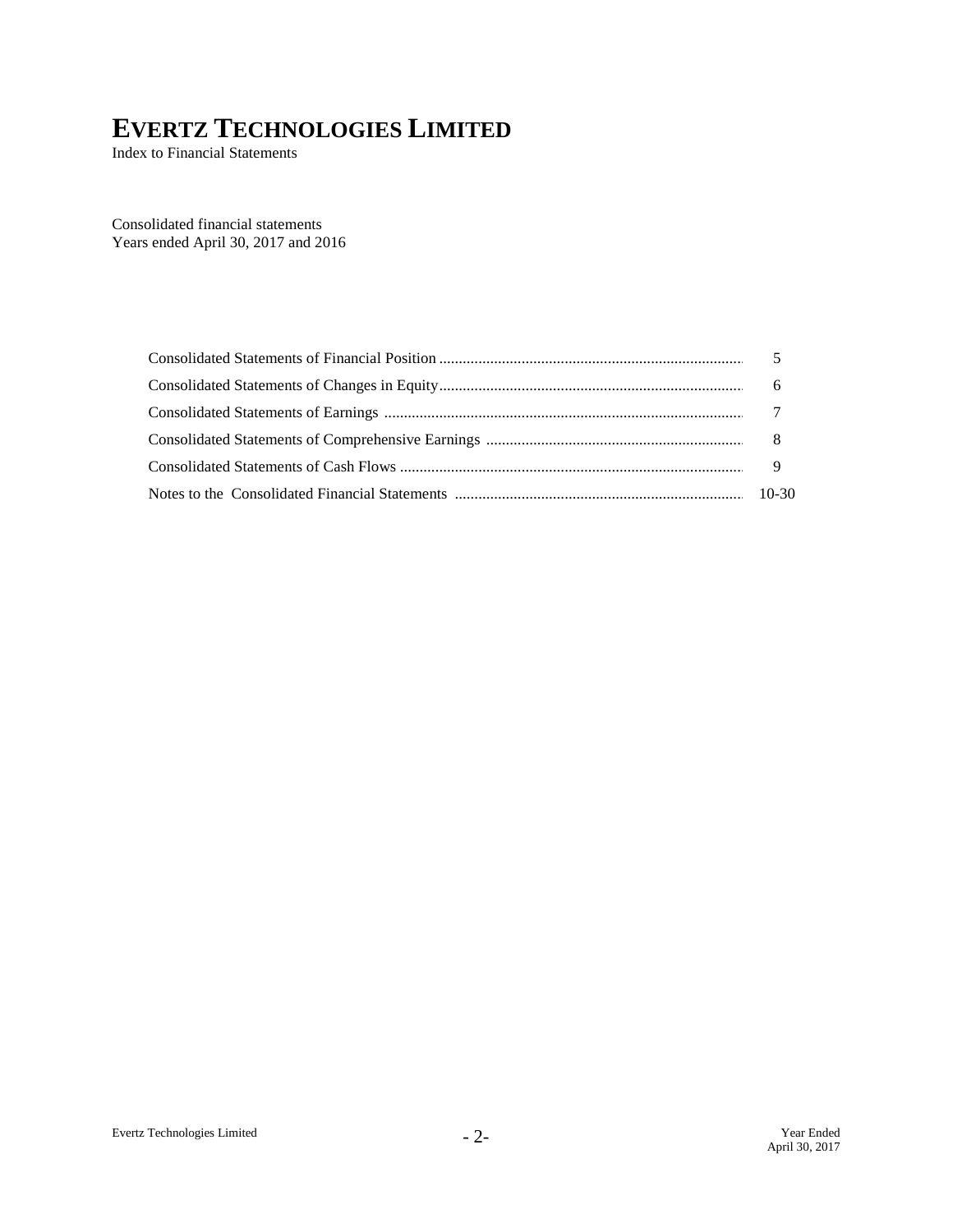# **Deloitte.**

Deloitte LLP 1005 Skyview Drive Suite 200 Burlington ON L7P 5B1 Canada

Tel: 905-315-6770 Fax: 905-315-6700 www.deloitte.ca

# **Independent Auditor's Report**

To the Shareholders of Evertz Technologies Limited

We have audited the accompanying consolidated financial statements of Evertz Technologies Limited, which comprise the consolidated statements of financial position as at April 30, 2017 and April 30, 2016, and the consolidated statements of changes in equity, consolidated statements of earnings, consolidated statements of comprehensive earnings, and consolidated statements of cash flows for the years then ended, and a summary of significant accounting policies and other explanatory information.

#### **Management's Responsibility for the Consolidated Financial Statements**

Management is responsible for the preparation and fair presentation of these consolidated financial statements in accordance with International Financial Reporting Standards, and for such internal control as management determines is necessary to enable the preparation of consolidated financial statements that are free from material misstatement, whether due to fraud or error.

#### **Auditor's Responsibility**

Our responsibility is to express an opinion on these consolidated financial statements based on our audits. We conducted our audits in accordance with Canadian generally accepted auditing standards. Those standards require that we comply with ethical requirements and plan and perform the audit to obtain reasonable assurance about whether the consolidated financial statements are free from material misstatement.

An audit involves performing procedures to obtain audit evidence about the amounts and disclosures in the consolidated financial statements. The procedures selected depend on the auditor's judgment, including the assessment of the risks of material misstatement of the consolidated financial statements, whether due to fraud or error. In making those risk assessments, the auditor considers internal control relevant to the entity's preparation and fair presentation of the consolidated financial statements in order to design audit procedures that are appropriate in the circumstances, but not for the purpose of expressing an opinion on the effectiveness of the entity's internal control. An audit also includes evaluating the appropriateness of accounting policies used and the reasonableness of accounting estimates made by management, as well as evaluating the overall presentation of the consolidated financial statements.

We believe that the audit evidence we have obtained in our audits is sufficient and appropriate to provide a basis for our audit opinion.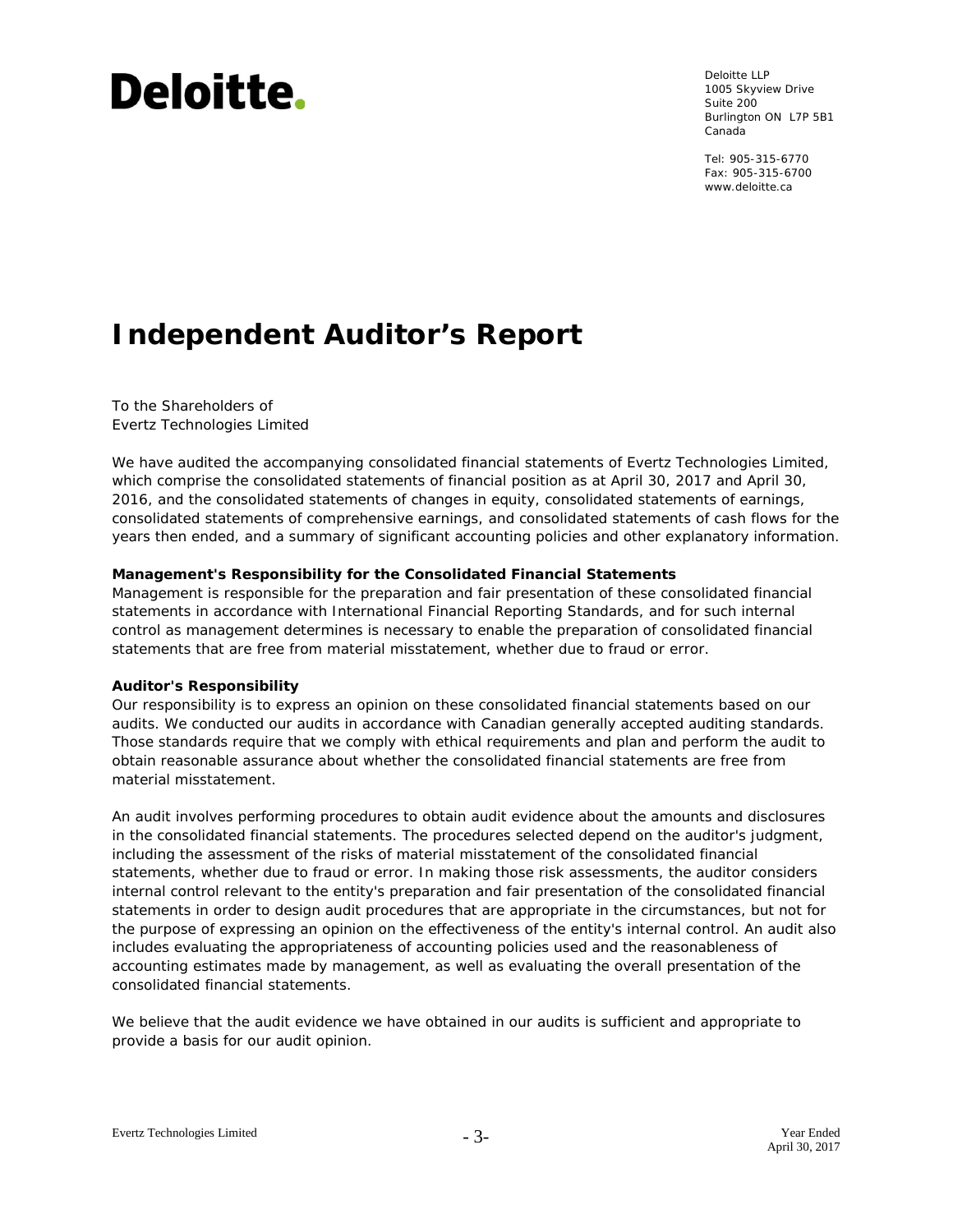#### **Opinion**

In our opinion, the consolidated financial statements present fairly, in all material respects, the financial position of Evertz Technologies Limited as at April 30, 2017 and April 30, 2016, and its financial performance and its cash flows for the years then ended in accordance with International Financial Reporting Standards.

Deloitte LLP

Chartered Professional Accountants Licensed Public Accountants June 13, 2017 Burlington, Ontario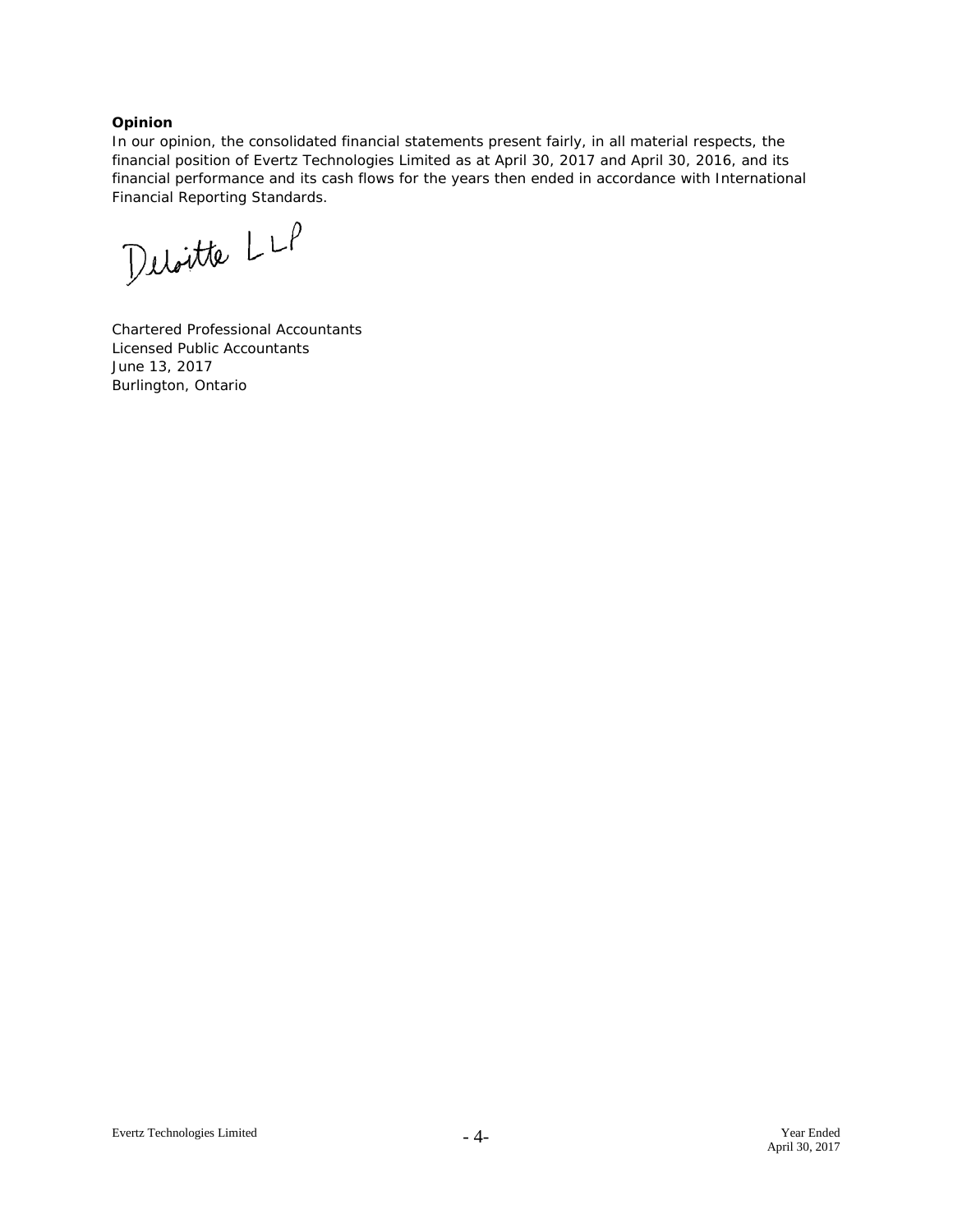Consolidated Statements of Financial Position

As at April 30, 2017 and April 30, 2016

(In thousands of Canadian dollars)

|                                            |               | April 30, |                           | April 30, |
|--------------------------------------------|---------------|-----------|---------------------------|-----------|
|                                            |               | 2017      |                           | 2016      |
| <b>Assets</b>                              |               |           |                           |           |
| Current assets                             |               |           |                           |           |
| Cash and cash equivalents                  | $\mathsf{\$}$ | 54,274    | <sup>\$</sup>             | 123,102   |
| Trade and other receivables (note 3)       |               | 111,664   |                           | 97,435    |
| Prepaid expenses                           |               | 4,075     |                           | 6,307     |
| Inventories (note 4)                       |               | 178,208   |                           | 155,957   |
| Income tax receivable (note 21)            |               |           |                           | 4,256     |
|                                            |               | 348,221   |                           | 387,057   |
| Property, plant and equipment (note 5)     |               | 44,152    |                           | 42,971    |
| Goodwill (note 6)                          |               | 18,195    |                           | 18,286    |
|                                            | $\mathsf{\$}$ | 410,568   | $\boldsymbol{\mathsf{S}}$ | 448,314   |
|                                            |               |           |                           |           |
| <b>Liabilities</b>                         |               |           |                           |           |
| <b>Current</b> liabilities                 |               |           |                           |           |
| Trade and other payables                   | \$            | 50,321    | \$                        | 49,815    |
| Provisions (note 7)                        |               | 3,817     |                           | 3,563     |
| Deferred revenue                           |               | 28,272    |                           | 18,529    |
| Current portion of long term debt (note 8) |               | 280       |                           | 238       |
| Income tax payable (note 21)               |               | 945       |                           |           |
|                                            |               | 83,635    |                           | 72,145    |
| Long term debt (note 8)                    |               | 733       |                           | 888       |
| Deferred income taxes (note 21)            |               | 4,427     |                           | 5,545     |
|                                            |               | 88,795    |                           | 78,578    |
| <b>Equity</b>                              |               |           |                           |           |
| Capital stock (note 9)                     |               | 124,695   |                           | 100,483   |
| Share based payment reserve                |               | 10,091    |                           | 13,835    |
|                                            |               |           |                           |           |
| Accumulated other comprehensive earnings   |               | 747       |                           | 1,567     |
| Retained earnings                          |               | 182,297   |                           | 250,320   |
|                                            |               | 183,044   |                           | 251,887   |
| Total equity attributable to shareholders  |               | 317,830   |                           | 366,205   |
| Non-controlling interest                   |               | 3,943     |                           | 3,531     |
|                                            |               | 321,773   |                           | 369,736   |
|                                            | \$            | 410,568   | \$                        | 448,314   |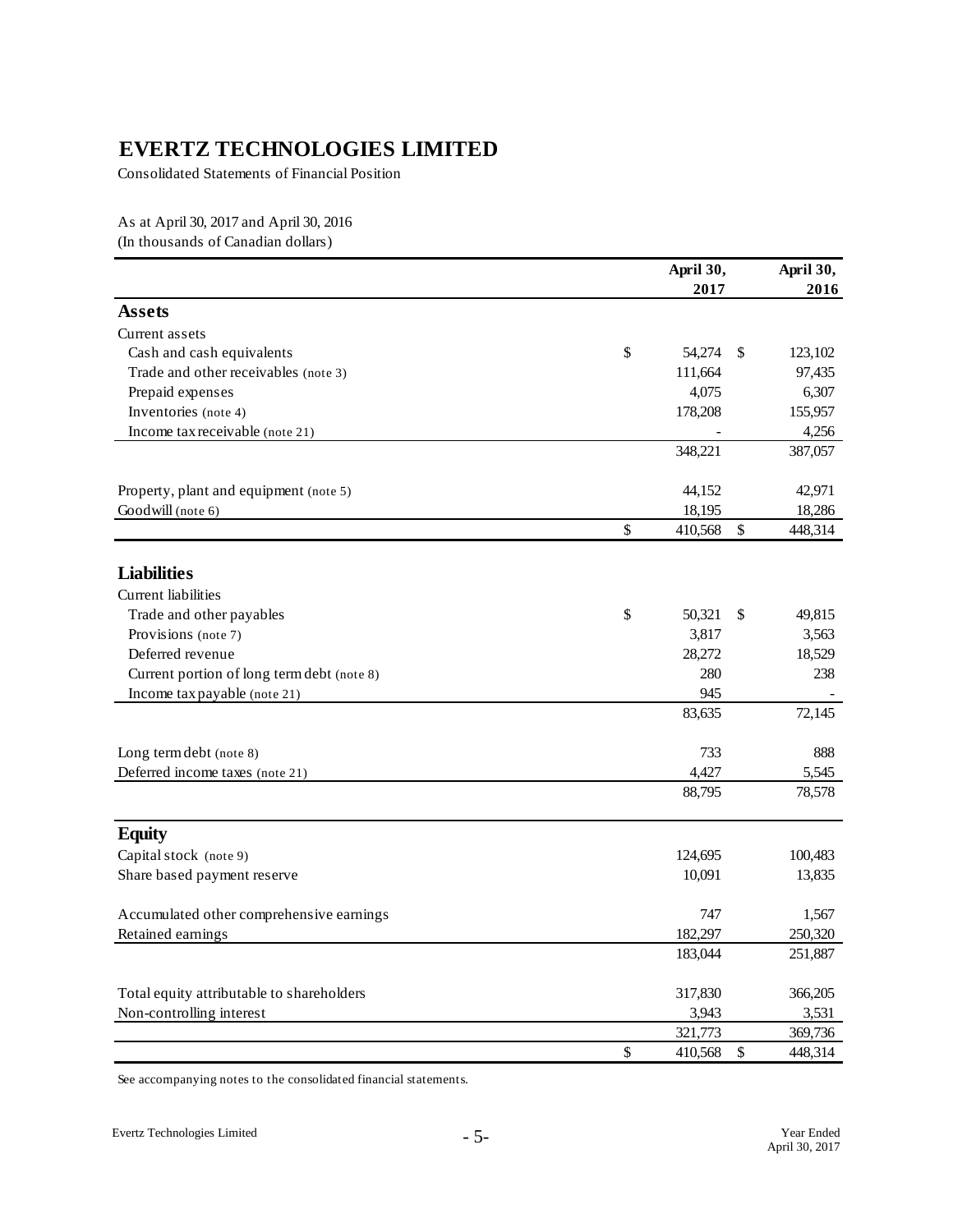Consolidated Statements of Changes in Equity

#### Years ended April 30

(In thousands of Canadian dollars)

|                                           |                                |                                |               | Accumulated               |  |            |                 | Total        |          |             |              |
|-------------------------------------------|--------------------------------|--------------------------------|---------------|---------------------------|--|------------|-----------------|--------------|----------|-------------|--------------|
|                                           |                                | Share-based                    | other         |                           |  |            |                 | equity       |          | Non-        |              |
|                                           | Capital                        | payment                        |               | comprehensive<br>Retained |  |            | attributable to |              |          | controlling | Total        |
|                                           | stock                          | reserve                        |               | earnings                  |  | earnings   |                 | shareholders | interest |             | Equity       |
| Balance at April 30, 2015                 | \$<br>95,708                   | 12,418                         | \$            | 3,077                     |  | \$242,268  | \$              | 353,471      | \$       | 3,389       | 356,860      |
|                                           |                                |                                |               |                           |  |            |                 |              |          |             |              |
| Net earnings for the year                 |                                |                                |               |                           |  | 70,219     |                 | 70,219       |          | 667         | 70,886       |
| Foreign currency translation              |                                |                                |               |                           |  |            |                 |              |          |             |              |
| adjustment                                |                                |                                |               | (893)                     |  |            |                 | (893)        |          | 100         | (793)        |
| Disposal of a foreign operation           |                                |                                |               | (617)                     |  |            |                 | (617)        |          |             | (617)        |
| Total comprehensive earnings for the year | \$<br>$\overline{\phantom{a}}$ | \$<br>$\overline{\phantom{a}}$ | \$            | $(1,510)$ \$              |  | 70,219     | $\mathbf{s}$    | 68,709       | \$       | 767         | \$<br>69,476 |
| Dividends declared                        |                                |                                |               | $\overline{\phantom{a}}$  |  | (53, 549)  |                 | (53, 549)    |          | (625)       | (54, 174)    |
| Share based compensation expense          |                                | 2,604                          |               |                           |  |            |                 | 2,604        |          |             | 2,604        |
| Exercise of employee stock options        | 4,371                          |                                |               |                           |  |            |                 | 4,371        |          |             | 4,371        |
| Transfer on stock option exercise         | 1,187                          | (1,187)                        |               |                           |  |            |                 |              |          |             |              |
| Repurchase of common shares               | (783)                          |                                |               |                           |  | (8,618)    |                 | (9,401)      |          |             | (9,401)      |
| Balance at April 30, 2016                 | \$100,483                      | \$<br>13,835                   | -\$           | 1,567                     |  | \$250,320  | \$              | 366,205      | \$       | 3,531       | \$369,736    |
|                                           |                                |                                |               |                           |  |            |                 |              |          |             |              |
| Net earnings for the year                 |                                |                                |               |                           |  | 69,160     |                 | 69.160       |          | 613         | 69,773       |
| Foreign currency translation              |                                |                                |               |                           |  |            |                 |              |          |             |              |
| adjustment                                |                                |                                |               | (820)                     |  |            |                 | (820)        |          | 149         | (671)        |
| Total comprehensive earnings for the year | \$<br>$\sim$                   | \$<br>$\sim$                   | $\mathcal{S}$ | $(820)$ \$                |  | 69.160     | $\mathbf S$     | 68,340       | \$       | 762         | \$<br>69,102 |
| Dividends declared                        |                                | $\overline{\phantom{a}}$       |               | $\overline{\phantom{a}}$  |  | (137, 183) |                 | (137, 183)   |          | (350)       | (137, 533)   |
| Share based compensation expense          |                                | 1,767                          |               |                           |  |            |                 | 1,767        |          |             | 1,767        |
| Exercise of employee stock options        | 18,701                         |                                |               |                           |  |            |                 | 18,701       |          |             | 18,701       |
| Transfer on stock option exercise         | 5,511                          | (5,511)                        |               |                           |  |            |                 |              |          |             |              |
| Balance at April 30, 2017                 | \$124,695                      | \$<br>10.091                   | \$            | 747                       |  | \$182,297  | \$              | 317,830      | \$       | 3,943       | \$321,773    |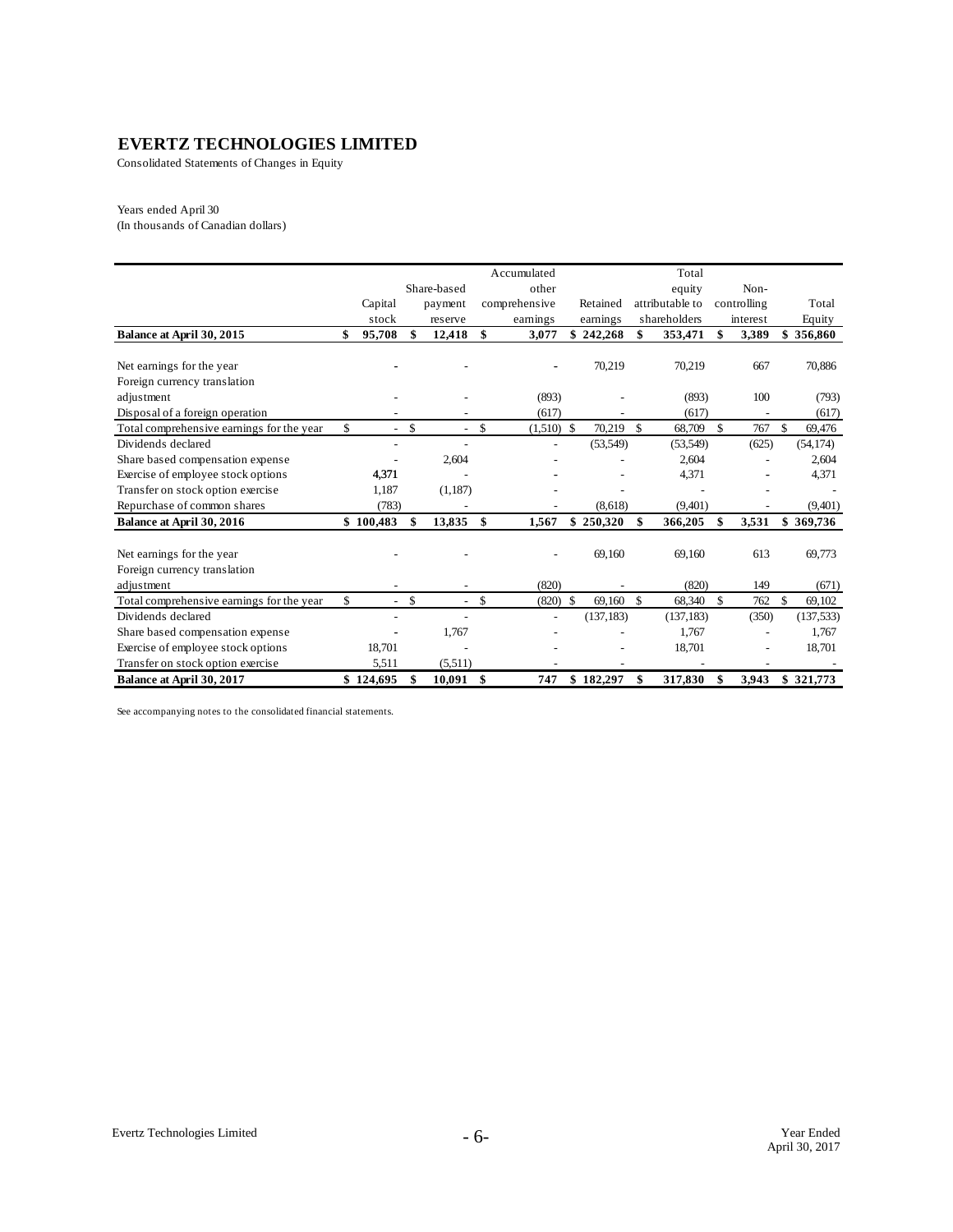Consolidated Statements of Earnings

Years ended April 30

(In thousands of Canadian dollars, except per share amounts)

|                                                       | 2017          | 2016          |
|-------------------------------------------------------|---------------|---------------|
| Revenue (note 10)                                     | \$<br>384,432 | \$<br>381,550 |
| Cost of goods sold                                    | 166,288       | 164,172       |
| Gross margin                                          | 218,144       | 217,378       |
| Expenses                                              |               |               |
| Selling, administrative and general (note 11)         | 71,086        | 67,186        |
| Research and development                              | 73,699        | 66,892        |
| Investment tax credits                                | (9,362)       | (10, 495)     |
| Foreign exchange gain                                 | (9,887)       | (2,638)       |
|                                                       | 125,536       | 120,945       |
|                                                       | 92,608        | 96,433        |
| Finance income                                        | 1,321         | 772           |
| Finance costs                                         | (242)         | (534)         |
| Other income (expenses)                               | (141)         | 124           |
| Earnings before income taxes                          | 93,546        | 96,795        |
| Provision for (recovery of) income taxes              |               |               |
| Current (note 21)                                     | 25,160        | 24,582        |
| Deferred (note 21)                                    | (1, 387)      | 1,327         |
|                                                       | 23,773        | 25,909        |
| Net earnings for the year                             | \$<br>69,773  | \$<br>70,886  |
|                                                       |               |               |
| Net earnings attributable to non-controlling interest | \$<br>613     | \$<br>667     |
| Net earnings attributable to shareholders             | 69,160        | 70,219        |
| Net earnings for the year                             | \$<br>69,773  | \$<br>70,886  |
| Earnings per share (note 20)                          |               |               |
| Basic                                                 | \$<br>0.92    | \$<br>0.94    |
| Diluted                                               | \$<br>0.92    | \$<br>0.94    |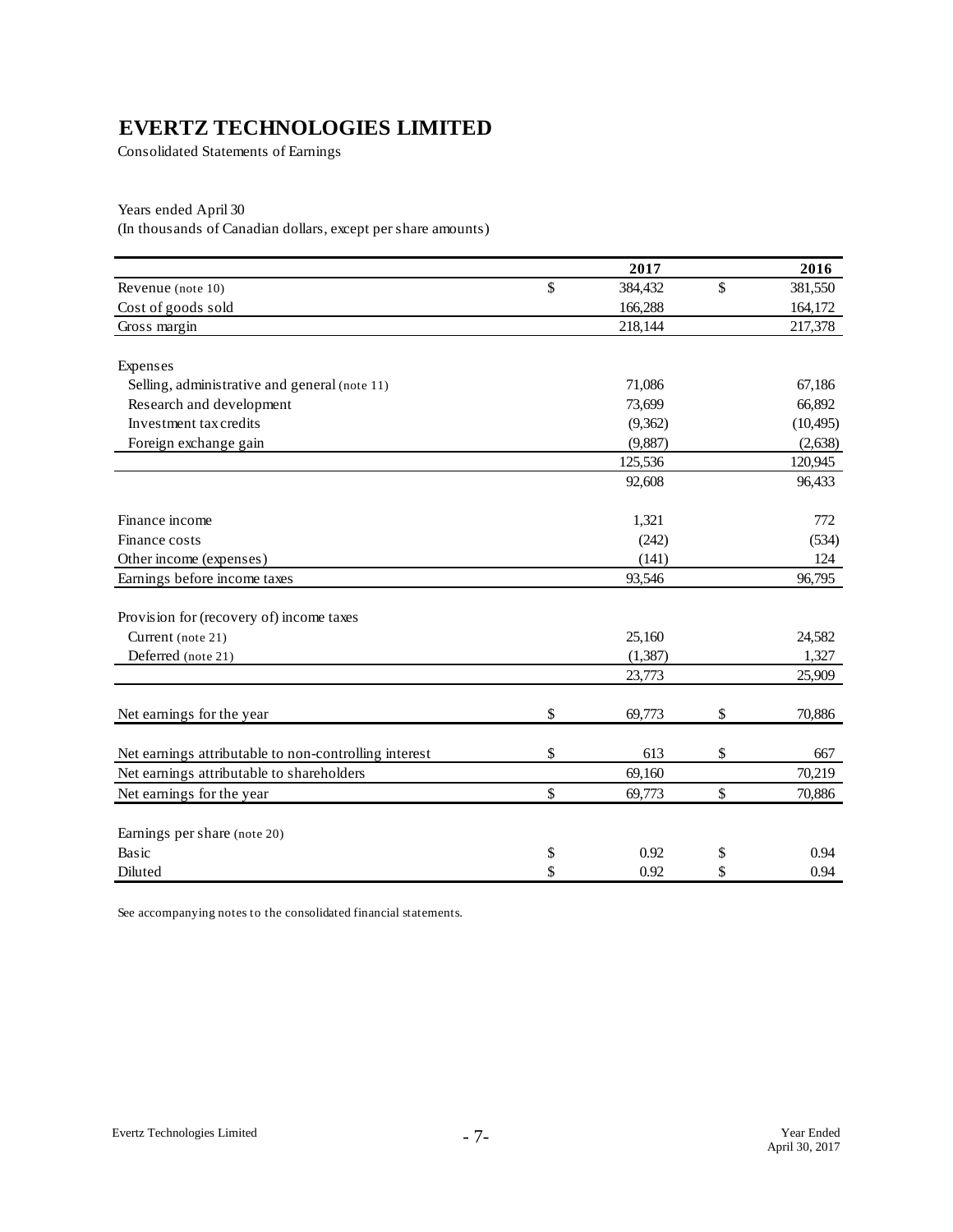Consolidated Statements of Comprehensive Earnings

Years ended April 30 (In thousands of Canadian dollars)

|                                                                 |    | 2017   | 2016         |
|-----------------------------------------------------------------|----|--------|--------------|
| Net earnings for the year.                                      | \$ | 69,773 | \$<br>70,886 |
| Items reclassified to net earnings:                             |    |        |              |
| Disposal of a foreign operation                                 |    |        | (617)        |
| Items that may be reclassified to net earnings:                 |    |        |              |
| Foreign currency translation adjustment                         |    | (671)  | (793)        |
|                                                                 |    |        |              |
| Comprehensive earnings                                          |    | 69,102 | 69,476       |
|                                                                 |    |        |              |
| Comprehensive earnings attributable to non-controlling interest | S  | 762    | \$<br>767    |
| Comprehensive earnings attributable to shareholders             |    | 68,340 | 68,709       |
| Comprehensive earnings                                          |    | 69,102 | 69,476       |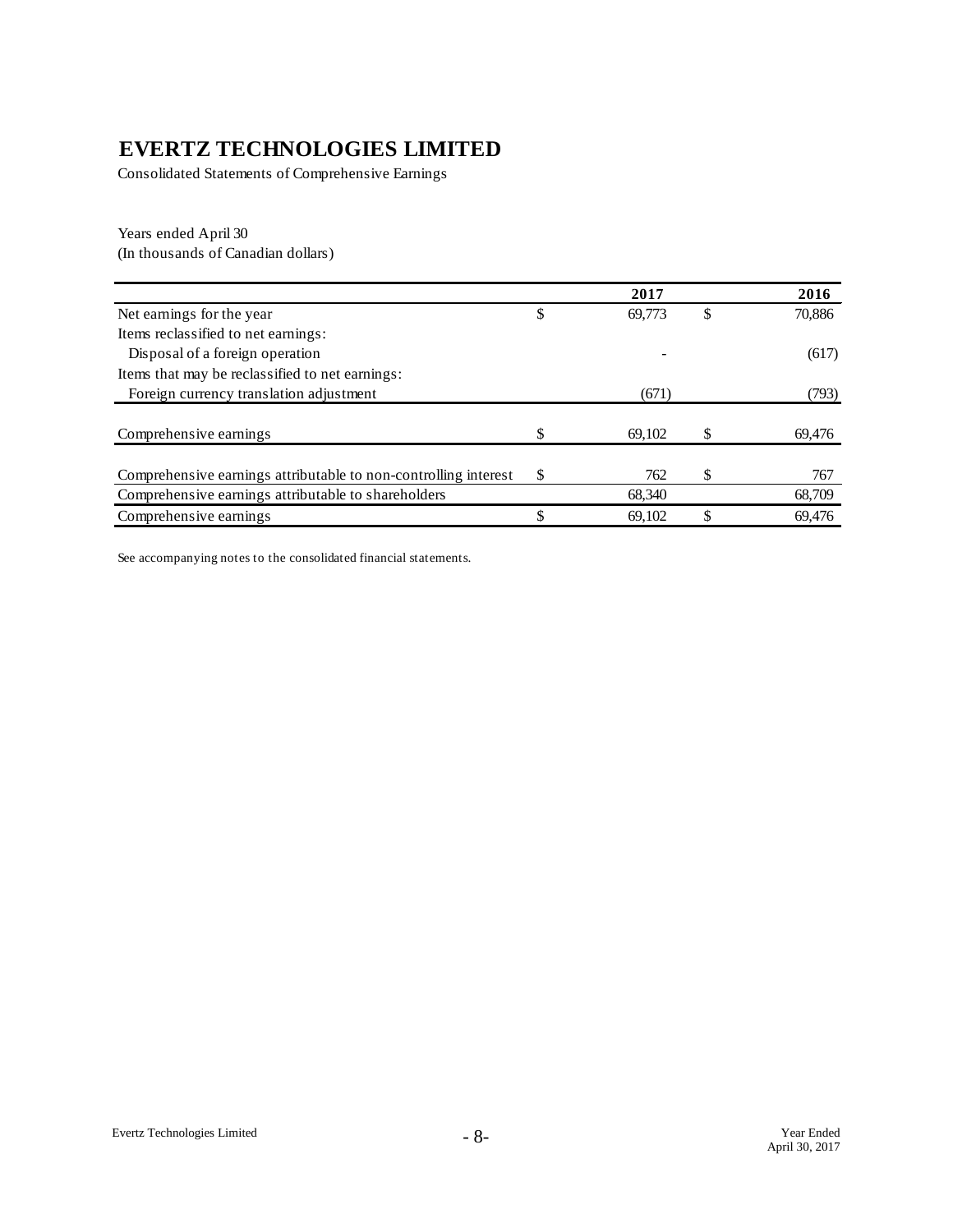Consolidated Statements of Cash Flows

Years ended April 30 (In thousands of Canadian dollars)

|                                                             | 2017         | 2016          |
|-------------------------------------------------------------|--------------|---------------|
| Operating activities                                        |              |               |
| Net earnings for the year                                   | \$<br>69,773 | \$<br>70,886  |
| Add: Items not involving cash                               |              |               |
| Depreciation of property, plant and equipment               | 10,957       | 10,637        |
| (Gain) loss on disposal of property, plant and equipment    | (9)          | 30            |
| Share-based compensation (note 13)                          | 1,767        | 2,604         |
| Interest expense                                            | 32           | 31            |
| Deferred income tax (recovery) expense                      | (1, 387)     | 1,327         |
|                                                             | 81,133       | 85,515        |
| Current tax expenses, net of investment tax credits         | 15,798       | 14,087        |
| Income taxes paid                                           | (10, 562)    | (20, 406)     |
| Changes in non-cash working capital items (note 12)         | (21, 856)    | 11,985        |
| Cash provided by operating activities                       | 64,513       | 91,181        |
| Investing activities                                        |              |               |
| Acquisition of property, plant and equipment                | (11,272)     | (4,023)       |
| Proceeds from disposal of property, plant and equipment     | 90           | 169           |
| Cash used in investing activities                           | (11, 182)    | (3,854)       |
| Financing activities                                        |              |               |
| Repayment of long term debt                                 | (149)        | (204)         |
| Interest paid                                               | (32)         | (31)          |
| Dividends paid                                              | (137, 183)   | (53, 549)     |
| Dividends paid by subsidiaries to non-controlling interests | (350)        | (625)         |
| Capital stock repurchase (note 9)                           |              | (9,401)       |
| Capital stock issued                                        | 18,701       | 4,371         |
| Cash used in financing activities                           | (119, 013)   | (59, 439)     |
| Effect of exchange rates on cash and cash equivalents       | (3,146)      | (5,467)       |
| (Decrease) increase in cash and cash equivalents            | (68, 828)    | 22,421        |
| Cash and cash equivalents beginning of year                 | 123,102      | 100,681       |
| Cash and cash equivalents end of year                       | \$<br>54,274 | \$<br>123,102 |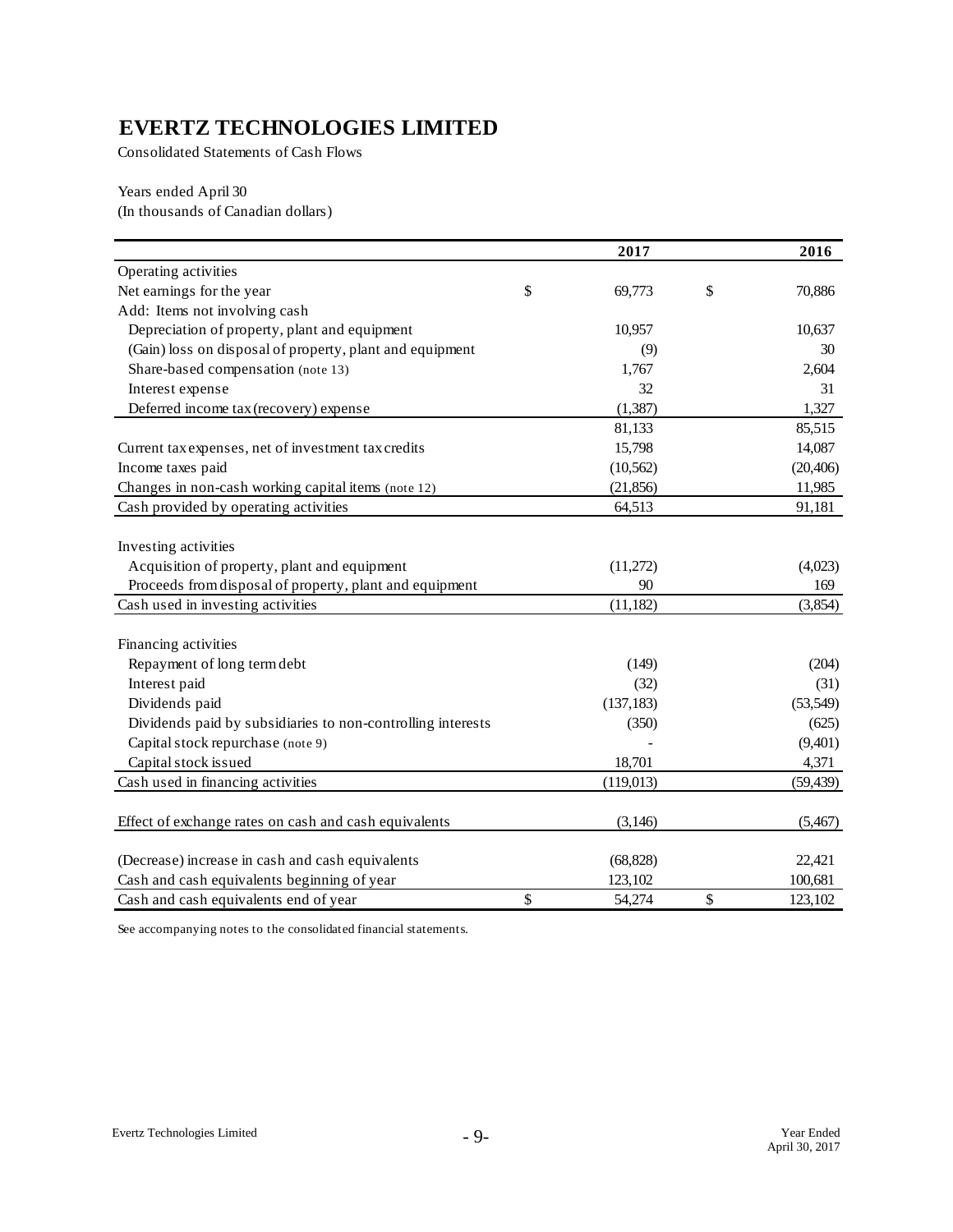#### **NOTES TO THE CONSOLIDATED FINANCIAL STATEMENTS**

Years ended April 30, 2017 and 2016

(in thousands of Canadian dollars, except for "number of common shares", "number of options" and "per share" information)

Evertz Technologies Limited ("Evertz" or the "Company") is incorporated under the *Canada Business Corporations Act*. The Company is incorporated and domiciled in Canada and the registered head office is located at 5292 John Lucas Drive, Burlington, Ontario, Canada. The Company is a leading supplier of software, equipment and technology solutions to content creators, broadcasters, specialty channels and television service providers. The Company designs, manufactures and distributes video and audio infrastructure solutions for the production, post– production, broadcast and telecommunications markets.

#### **1. STATEMENT OF COMPLIANCE**

These consolidated financial statements have been prepared in accordance with International Financial Reporting Standards ("IFRS") as issued by the International Accounting Standards Board ("IASB").

These consolidated financial statements were authorized for issue by the Board of Directors on June 13, 2017.

#### **2. SIGNIFICANT ACCOUNTING POLICIES**

Outlined below are those policies considered particularly significant:

#### *Basis of Measurement*

These financial statements have been prepared on the historical cost basis except for certain financial assets and liabilities which are stated at fair value. Historical cost is generally based on the fair value of the consideration given in exchange for assets.

#### *Functional and Presentation Currency*

These financial statements are presented in Canadian dollars, which is the Company's functional currency. All financial information presented in Canadian dollars has been rounded to the nearest thousand, except per share amounts.

#### *Basis of Consolidation*

These financial statements incorporate the financial statements of the Company and entities controlled by the Company (its subsidiaries). Control is achieved where the Company has power over an entity, has exposure or rights to variable returns from its involvement with the entity and has the ability to use its power over the entity to affect the amount of the investor's returns.

The results of subsidiaries acquired or disposed of are included in the consolidated statements of earnings and comprehensive earnings from the effective date of acquisition of control and up to the effective date of disposal of control, as appropriate. Total comprehensive earnings of subsidiaries is attributed to the owners of the Company and to the non-controlling interests even if this results in the non-controlling interests having a deficit balance.

All intra-Company transactions, balances, income and expenses are eliminated in full on consolidation.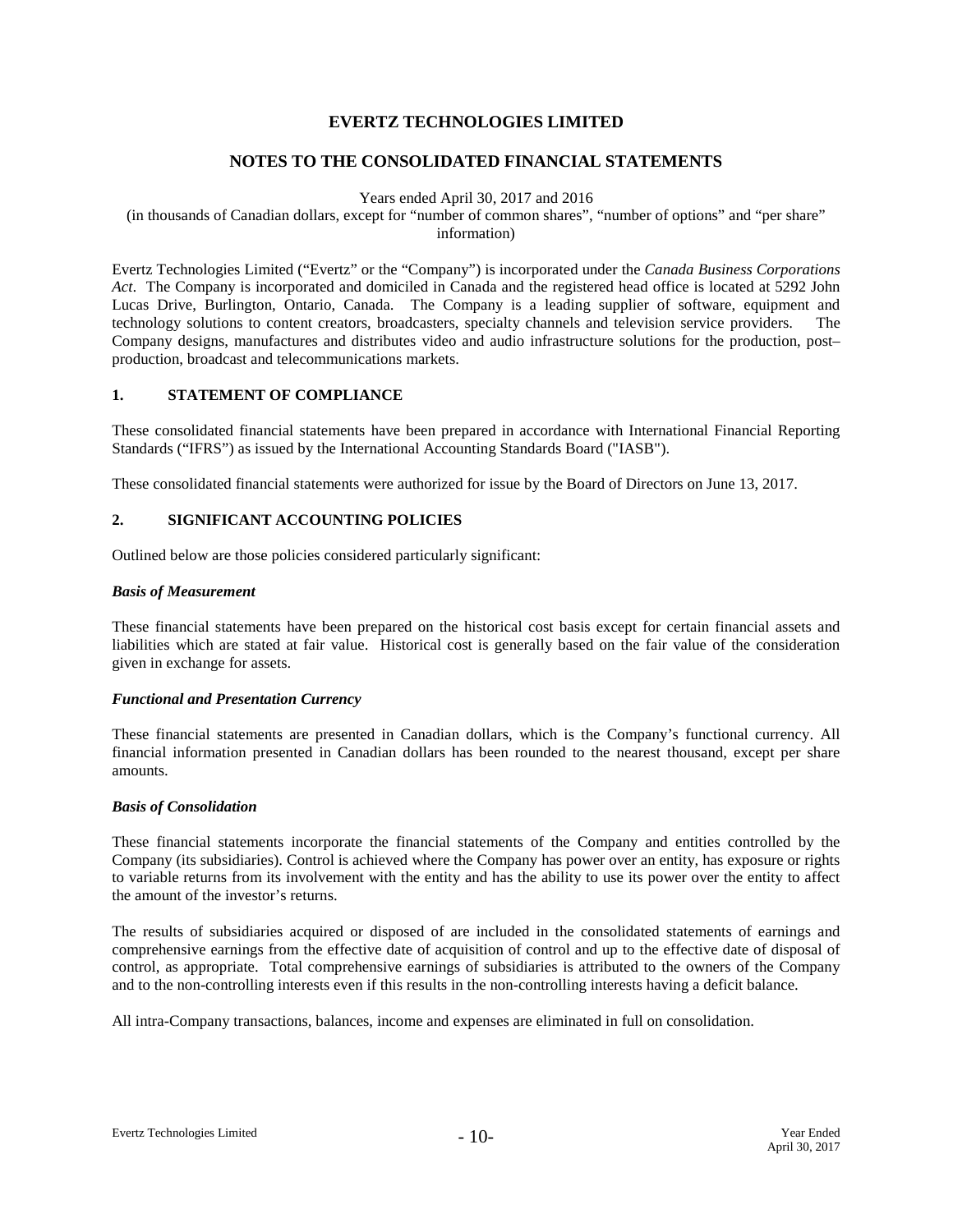#### *Business Combinations*

Business combinations are accounted for using the acquisition method. The cost of the acquisition is measured at the aggregate of the fair values, at the date of acquisition, of assets transferred, liabilities incurred or assumed, and equity instruments issued by the Company. The acquiree's identifiable assets and liabilities assumed are recognized at their fair value at the acquisition date. Acquisition-related costs are recognized in earnings as incurred. Any contingent consideration is measured at fair value on date of the acquisition and is included as part of the consideration transferred. The fair value of the contingent consideration liability is re-measured at each reporting date with corresponding gain/loss recognized in earnings. The excess of the consideration over the fair value of the net identifiable assets and liabilities acquired is recorded as goodwill.

On an acquisition by acquisition basis, any non-controlling interest is measured either at the fair value of the noncontrolling interest or at the fair value of the proportionate share of the net identifiable assets acquired. Goodwill arising on an acquisition of a business is carried at cost as established at the date of acquisition of the business less accumulated impairment losses, if any.

#### *Revenue Recognition*

Revenue is measured at the fair value of consideration received or receivable, net of discounts and after eliminating intercompany sales.

Where revenue arrangements have separately identifiable components, the consideration received or receivable is allocated to each identifiable component and the applicable revenue recognition criteria are applied to each of the components.

Revenue is derived from the sale of hardware and software solutions including related services, training and commissioning. Revenue from sales of hardware and software are recognized upon shipment, provided that the significant risks and rewards of ownership have been transferred to the customer, the Company retains neither continuing managerial involvement to the degree usually associated with ownership nor effective control over the goods sold, revenue can be reliably measured and its probable that the economic benefits will flow to the Company. Service revenue is recognized as services are performed.

Certain of the Company's contracts are long-term in nature. When the outcome of the contract can be assessed reliably, the Company recognizes revenue on long-term contracts using the percentage of completion method, based on costs incurred relative to the estimated total contract costs. When the outcome of the contract cannot be assessed reliably contract costs incurred are immediately expensed and revenue is recognized only to the extent that costs are considered likely to be recovered.

#### *Finance Income*

Interest revenue is recognized when it is probable that the economic benefits will flow to the Company and the amount of revenue can be measured reliably. Interest revenue is accrued on a time basis, by reference to the principal outstanding and at the effective interest rate applicable, which is the rate that exactly discounts estimated future cash receipts through the expected life of the financial asset to that asset's net carrying amount on initial recognition.

#### *Cash and Cash Equivalents*

Cash and cash equivalents include cash on hand and in the bank, net of outstanding bank overdrafts.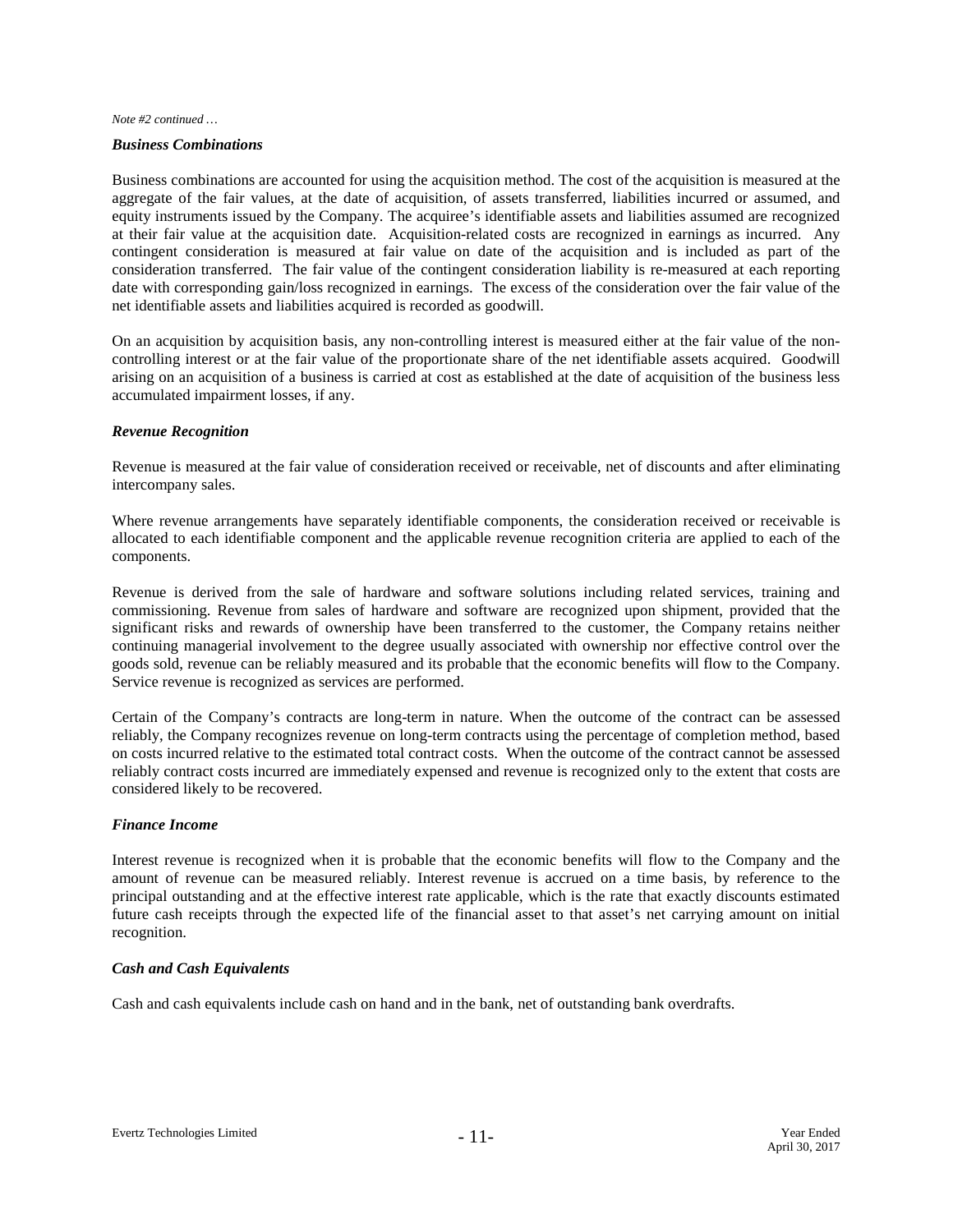#### *Inventories*

Inventories consist of raw materials and supplies, work in progress and finished goods. Inventories are stated at the lower of cost and net realizable value. Cost is determined on a weighted average basis and includes raw materials, the cost of direct labour applied to the product and the overhead expense.

Net realizable value represents the estimated selling price for inventories less all estimated costs of completion and costs necessary to make the sale.

#### *Property, Plant and Equipment*

Property, plant and equipment are stated at cost less accumulated depreciation and any recognized impairment loss. Where the costs of certain components of an item of property, plant and equipment are significant in relation to the total cost of the item, they are accounted for and depreciated separately. Depreciation expense is calculated based on depreciable amounts which is the cost of an asset less residual value and is recognized in earnings on a straightline basis over the estimated useful life of the related asset. Borrowing costs are capitalized to the cost of qualifying assets that take a substantial period of time to be ready for their intended use.

The estimated useful lives are as follows:

| Asset                              | <b>Basis</b>  | Rate            |
|------------------------------------|---------------|-----------------|
| Office furniture and equipment     | Straight-line | 10 years        |
| Research and development equipment | Straight-line | 5 years         |
| Machinery and equipment            | Straight-line | $5 - 15$ years  |
| Leaseholds                         | Straight-line | 5 years         |
| <b>Building</b>                    | Straight-line | $10 - 40$ years |
| Airplanes                          | Straight-line | $10 - 20$ years |

The gain or loss arising on the disposal or retirement of an asset is determined as the difference between the sales proceeds and the carrying amount of the asset and is recognized in earnings.

The Company reviews the residual value, estimated useful life and the depreciation method at least annually.

#### *Impairment of Non-Financial Assets*

Goodwill is tested for impairment annually, or whenever events or changes in circumstances indicate that the carrying amount may be more than its recoverable amount. At each reporting period, the Company reviews the carrying amounts of its other non-financial assets to determine whether there is any indication that those assets have suffered an impairment loss. If any such indication exists, the recoverable amount of the asset is estimated in order to determine the extent of the impairment loss (if any). Where the asset does not generate cash inflows that are largely independent from other assets, the Company estimates the recoverable amount of the cash-generating unit ("CGU") to which the asset belongs. Goodwill is allocated to a group of CGU's based on the level at which it is monitored for internal reporting purposes.

Recoverable amount is the higher of fair value less costs to sell and value in use. In assessing value in use, the estimated future cash flows are discounted to their present value using a pre-tax discount rate that reflects current market assessments of the time value of money and the risks specific to the asset for which the estimates of future cash flows have not been adjusted.

If the recoverable amount of an asset or CGU is estimated to be less than its carrying amount, the carrying amount of the asset or CGU is reduced to its recoverable amount. An impairment loss relating to a CGU to which goodwill has been allocated, is allocated to the carrying amount of the goodwill first. An impairment loss is recognized immediately in earnings.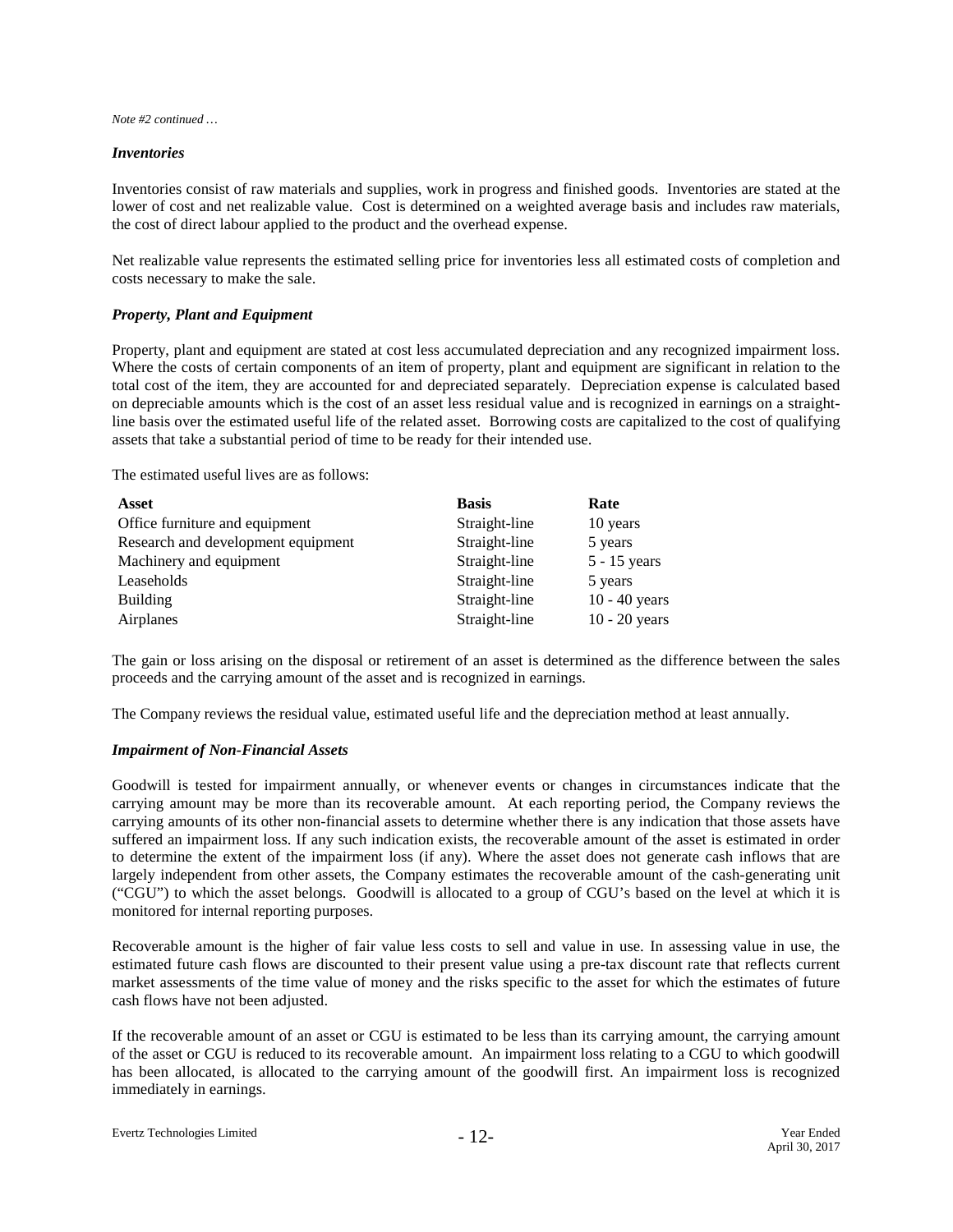An impairment loss in respect of goodwill is not reversed. Where an impairment loss subsequently reverses for other non-financial assets, the carrying amount of the asset or CGU is increased to the revised estimate of its recoverable amount, but so that the increased carrying amount does not exceed the carrying amount that would have been determined had no impairment loss been recognized for the asset or CGU in prior years. A reversal of an impairment loss is recognized immediately in earnings.

#### *Intangible Assets*

#### *Intangible Assets*

Intangible assets represent intellectual property acquired through business acquisitions and are recorded at cost less any impairment loss and are amortized using the straight–line method over a four–year period. The estimated useful life and amortization method are reviewed at the end of each reporting period.

#### *Research and Development*

All research and development expenditures are expensed as incurred unless a development project meets the criteria for capitalization. Development expenditures are capitalized only if development costs can be measured reliably, the product or process is technically and commercially feasible, future economic benefits are probable and the Company intends to and has sufficient resources to complete development and to use or sell the asset. No internally generated intangible assets have been recognized to date.

Research and development expenditures are recorded gross of investment tax credits and related government grants. Investment tax credits for scientific research and experimental development are recognized in the period the qualifying expenditures are incurred if there is reasonable assurance that they will be realized.

#### *Provisions*

Provisions are recognized when the Company has a present obligation (legal or constructive) as a result of a past event, it is probable that the Company will be required to settle that obligation and a reliable estimate can be made of the amount of the obligation.

The amount recognized as a provision is the best estimate of the consideration required to settle the present obligation at the reporting period, taking into account the risks and uncertainties surrounding the obligation. Where a provision is measured using the cash flows estimated to settle the present obligation, its carrying amount is the present value of those cash flows.

When some or all of the economic benefits required to settle a provision are expected to be recovered from a third party, a receivable is recognized as an asset if it is virtually certain that reimbursement will be received and the amount of the receivable can be measured reliably.

#### *Leasing*

Leases are classified as finance leases whenever the terms of the lease transfer substantially all the risks and rewards of ownership to the lessee. All other leases are classified as operating leases.

Assets held under finance leases are recognised as assets of the Company at their fair value or, if lower, at the present value of the minimum lease payments, each determined at the inception of the lease. The corresponding liability to the lessor is included in the statement of financial position as a finance lease obligation.

Rentals payable under operating leases are charged to earnings on a straight-line basis over the term of the relevant lease.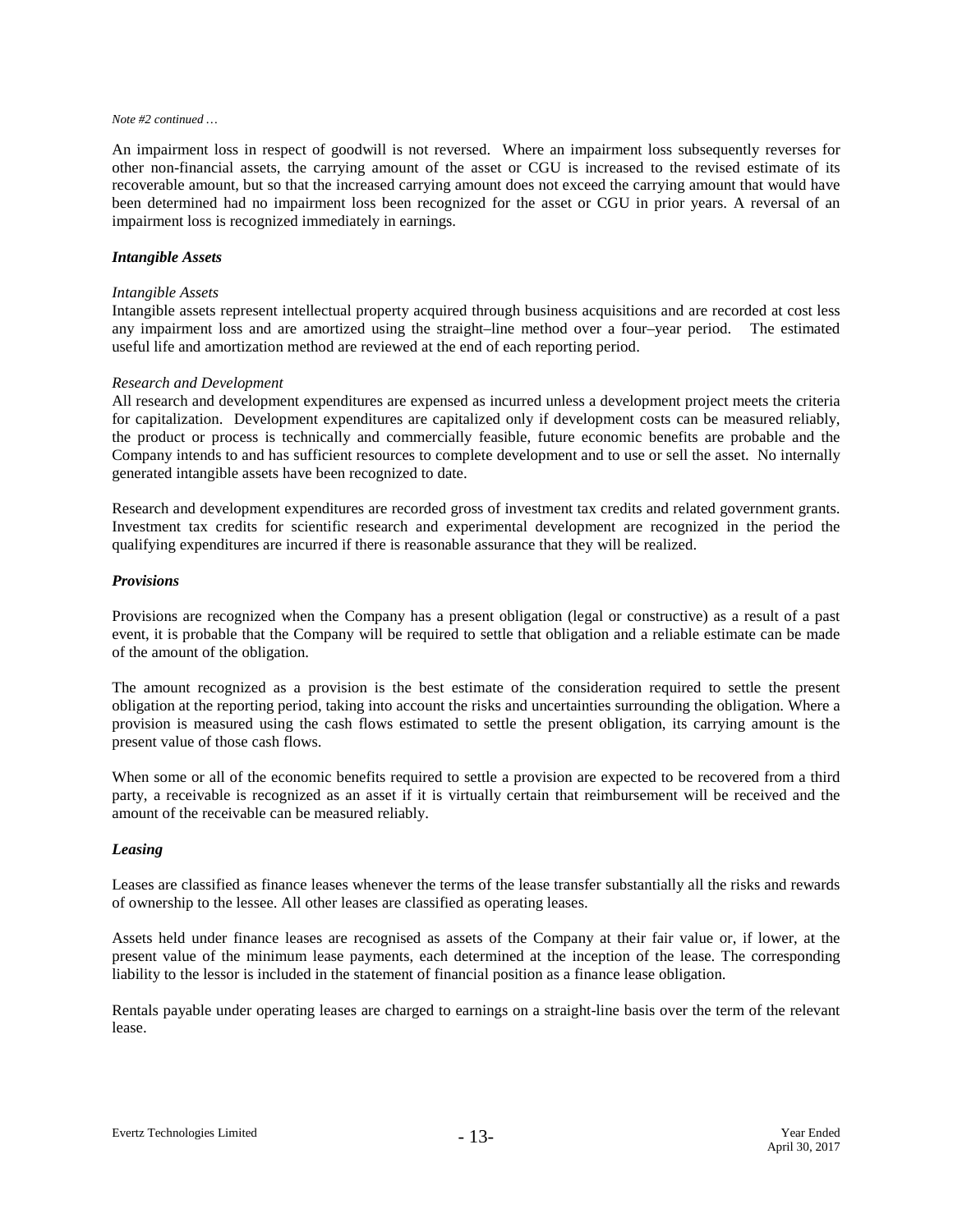#### *Foreign Currency Translation*

The individual financial statements of each subsidiary entity are presented in the currency of the primary economic environment in which the entity operates (its functional currency). For the purpose of the consolidated financial statements, the results and financial position of each group entity are presented in Canadian dollars ("CDN"), which is the functional currency of the parent Company and the presentation currency for the financial statements.

In preparing the financial statements of the individual entities, transactions in currencies other than the entity's functional currency (foreign currencies) are recognized at the rates of exchange prevailing at the dates of the transactions. At the end of each reporting period, monetary items denominated in foreign currencies are retranslated at the rates prevailing at that date. Exchange differences are recognized in earnings in the period in which they arise. Non-monetary items that are measured in terms of historical cost in a foreign currency are not retranslated.

For the purpose of presenting consolidated financial statements, the assets and liabilities of the Company's foreign operations are expressed in Canadian dollars using exchange rates prevailing at the end of the reporting period. Income and expense items are translated at the average exchange rates for the period. Foreign currency gains and losses are recognized in other comprehensive earnings. The relevant amount in cumulative foreign currency translation adjustment is reclassified into earnings upon disposition or partial disposition of a foreign operation and attributed to non-controlling interests as appropriate.

#### *Income Taxes*

#### *Current Tax*

The tax currently payable is based on taxable profit for the year. Taxable profit differs from net earnings as reported in the statement of earnings because it excludes items of income or expense that are taxable or deductible in other years and it further excludes items that are never taxable or deductible. The Company's liability for current tax is calculated using tax rates that have been enacted or substantively enacted by the statement of financial position date.

#### *Deferred Tax*

Deferred tax is the tax expected to be payable or recoverable on unused tax losses and credits, as well as differences between the carrying amounts of assets and liabilities in the financial statements and the corresponding tax bases used in the computation of taxable profit. Deferred tax liabilities are generally recognized for all taxable temporary differences and deferred tax assets are recognized to the extent that it is probable that taxable profits will be available against which unused tax losses, credits and other deductible temporary differences can be utilized. Such assets and liabilities are not recognized if the temporary difference arises from the initial recognition of goodwill or from the initial recognition (other than in a business combination) of other assets and liabilities in a transaction that affects neither the taxable profit nor the accounting profit.

The carrying amount of deferred tax assets is reviewed at each reporting period and reduced to the extent that it is no longer probable that sufficient taxable profits will be available to allow all or part of the asset to be recovered.

Deferred tax is calculated at the tax rates that are expected to apply in the period when the liability is settled or the asset is realized. The measurement of deferred tax liabilities and assets reflects the tax consequences that would follow from the manner in which the Company expects, at the end of the reporting period, to recover or settle the carrying amount of its assets and liabilities. Deferred tax is charged or credited to earnings, except when it relates to items charged or credited directly to other comprehensive earnings or equity, in which case the deferred tax is also dealt with in other comprehensive earnings or equity.

#### *Share Based Compensation*

Equity settled share based payments to employees and others providing similar services are measured at the fair value of the equity instruments at the grant date. Details regarding the determination of the fair value of equity settled share based transactions are set out in note 13.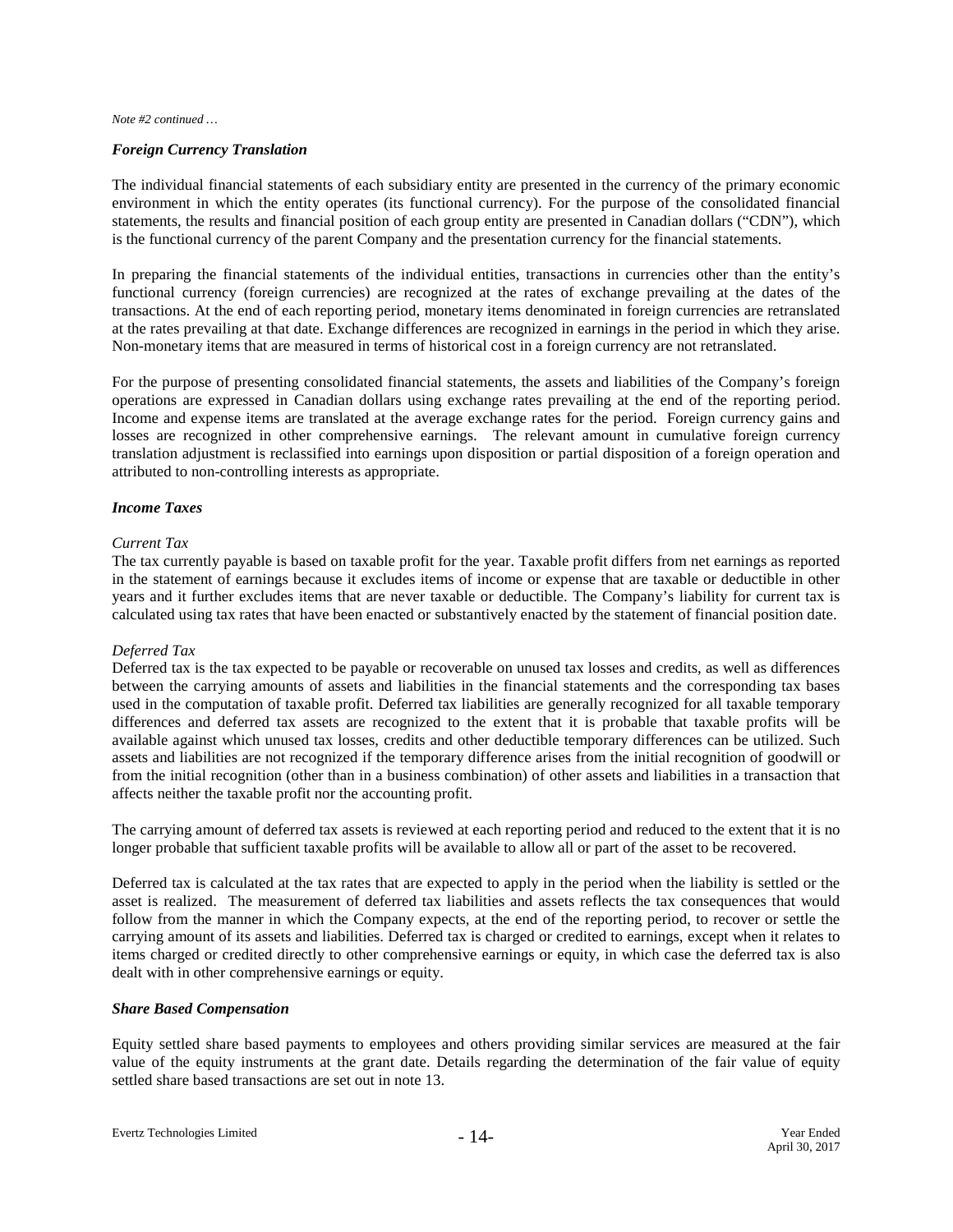The fair value determined at the grant date of the equity settled share based payments is expensed on a straight-line basis over the vesting period of the option based on the Company's estimate of the number of equity instruments that will eventually vest. At each reporting period, the Company revises its estimate of the number of equity instruments expected to vest. The impact of the revision of the original estimates, if any, is recognized in earnings such that the cumulative expense reflects the revised estimate, with a corresponding adjustment to share based payment reserve.

Cash settled share based earnings to employees or others providing similar services are measured at the fair value of the instruments at the grant date. The fair value is recognized as an expense with a corresponding increase in liabilities over the vesting period of the option grant. At each reporting period, the Company revises its estimate of fair value and the number of instruments expected to vest. The impact of the revision of the original estimates, if any, is recognized in earnings such that the cumulative expense reflects the revised estimate, with a corresponding adjustment to liabilities.

#### *Earnings Per Share*

The Company presents basic and diluted earnings per share ("EPS") data for its common shares. Basic EPS is calculated by dividing the net earnings attributable to shareholders by the weighted average number of common shares outstanding during the period. Diluted EPS is determined by adjusting the net earnings attributable to shareholders and the weighted average number of common shares outstanding for the effects of all potentially dilutive common shares, which is comprised of share options granted to employees with an exercise price below the average market price.

#### *Finance Costs*

Finance costs directly attributable to the acquisition, construction or production of qualifying assets, which are assets that necessarily take a substantial period of time to get ready for their intended use or sale, are added to the cost of those assets, until such time as the assets are substantially ready for their intended use or sale.

Investment income earned on the temporary investment of specific borrowings pending their expenditure on qualifying assets is deducted from the borrowing costs eligible for capitalisation.

All other finance costs are recognized in earnings in the period in which they are incurred.

#### *Investment Tax Credits*

The Company is entitled to investment tax credits, which are earned as a percentage of eligible research and development expenditures incurred in each taxation year. Investment tax credits relate entirely to the Company's research and development expenses in the consolidated statements of earnings but are presented separately in the consolidated statements of earnings for information purposes. Investment tax credits are recognized and recorded within income tax receivable or as a reduction of income tax payable, when there is reasonable assurance they will be received.

#### *Financial Instruments*

The Company's financial assets and liabilities which are initially recorded at fair value and subsequently measured based on their assigned classifications as follows:

| <b>Asset/Liability</b>      | Category              | <b>Measurement</b>           |
|-----------------------------|-----------------------|------------------------------|
| Cash and cash equivalents   | Loans and receivables | Amortized cost               |
| Trade and other receivables | Loans and receivables | Amortized cost               |
| Trade and other payables    | Other liabilities     | Amortized cost               |
| Long term debt              | Other liabilities     | Amortized cost               |
| Evertz Technologies Limited | $-15-$                | Year Ended<br>April 30, 2017 |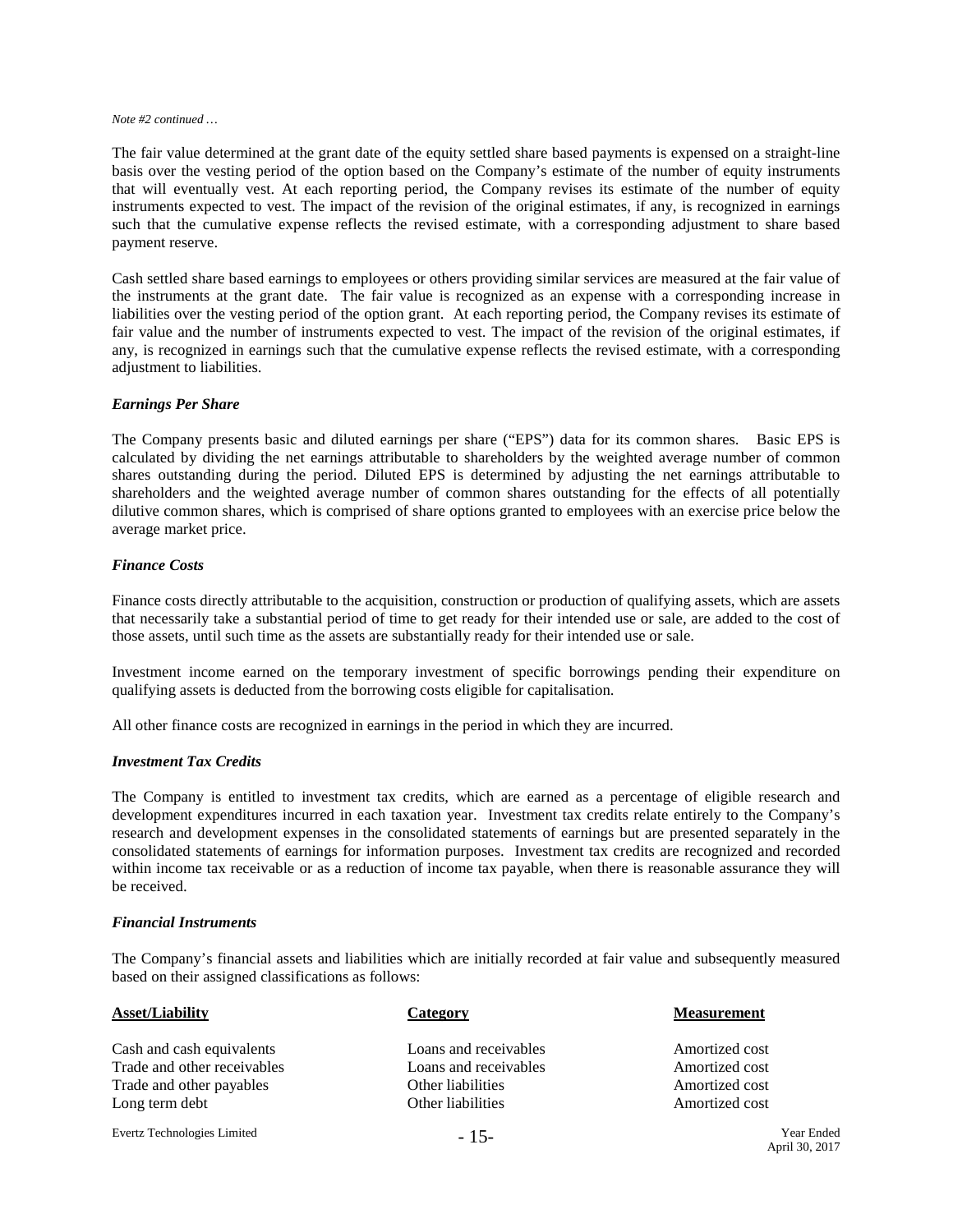#### *Financial Assets*

All financial assets are initially measured at fair value, plus transaction costs, except for those financial assets classified as fair value through profit or loss, which are initially measured at fair value. Transaction costs in respect of financial instruments that are classified as fair value through profit or loss are recognized in earnings immediately. Transaction costs in respect of other financial instruments are included in the initial measurement of the financial instrument.

Financial assets are classified into the following specific categories: financial assets "at fair value through profit or loss" ("FVTPL"), "held-to-maturity" investments, "available-for-sale" ("AFS") financial assets and "loans and receivables". The classification depends on the nature and purpose of the financial assets and is determined at the time of initial recognition.

Financial assets at FVTPL are stated at fair value, with any gains or losses arising on re-measurement recognized in earnings.

#### *Impairment of Financial Assets*

Financial assets, other than those at FVTPL, are assessed for indicators of impairment at each reporting period. Financial assets are impaired where there is objective evidence that, as a result of one or more events that occurred after the initial recognition of the financial asset, the estimated future cash flows of the investment have been affected. For certain categories of financial assets, such as trade and other receivables, assets that are assessed not to be impaired individually are, in addition, assessed for impairment on a collective basis. Objective evidence of impairment of a financial asset can include a significant or prolonged decline in the fair value of an asset, default or delinquency by a debtor, indication that a debtor will enter bankruptcy or financial re-organization or the disappearance of an active market for a security.

For financial assets carried at amortized cost, the amount of the impairment is the difference between the asset's carrying amount and the present value of estimated future cash flows, discounted at the financial asset's original effective interest rate.

The carrying amount of the financial asset is reduced by the impairment loss directly for all financial assets with the exception of trade receivables, where the carrying amount is reduced through the use of an allowance account. When a trade receivable is considered uncollectible, it is written off against the allowance account. Subsequent recoveries of amounts previously written off are credited against the allowance account. Changes in the carrying amount of the allowance account are recognized in earnings.

#### *Financial Liabilities and Equity Instruments Issued by the Company*

Financial liabilities at FVTPL are stated at fair value, with any gains or losses arising on re-measurement recognized in earnings. The net gain or loss recognized in earnings incorporates any interest paid on the financial liability and is included in the "other income and expenses" line item in the consolidated statements of earnings.

An equity instrument is any contract that evidences a residual interest in the assets of an entity after deducting all of its liabilities. Equity instruments issued by the Company are recognized at the proceeds received, net of direct issue costs.

Other financial liabilities, including long term debt, are initially measured at fair value, net of transaction costs. Other financial liabilities are subsequently measured at amortized cost using the effective interest method, with interest expense recognized on an effective yield basis.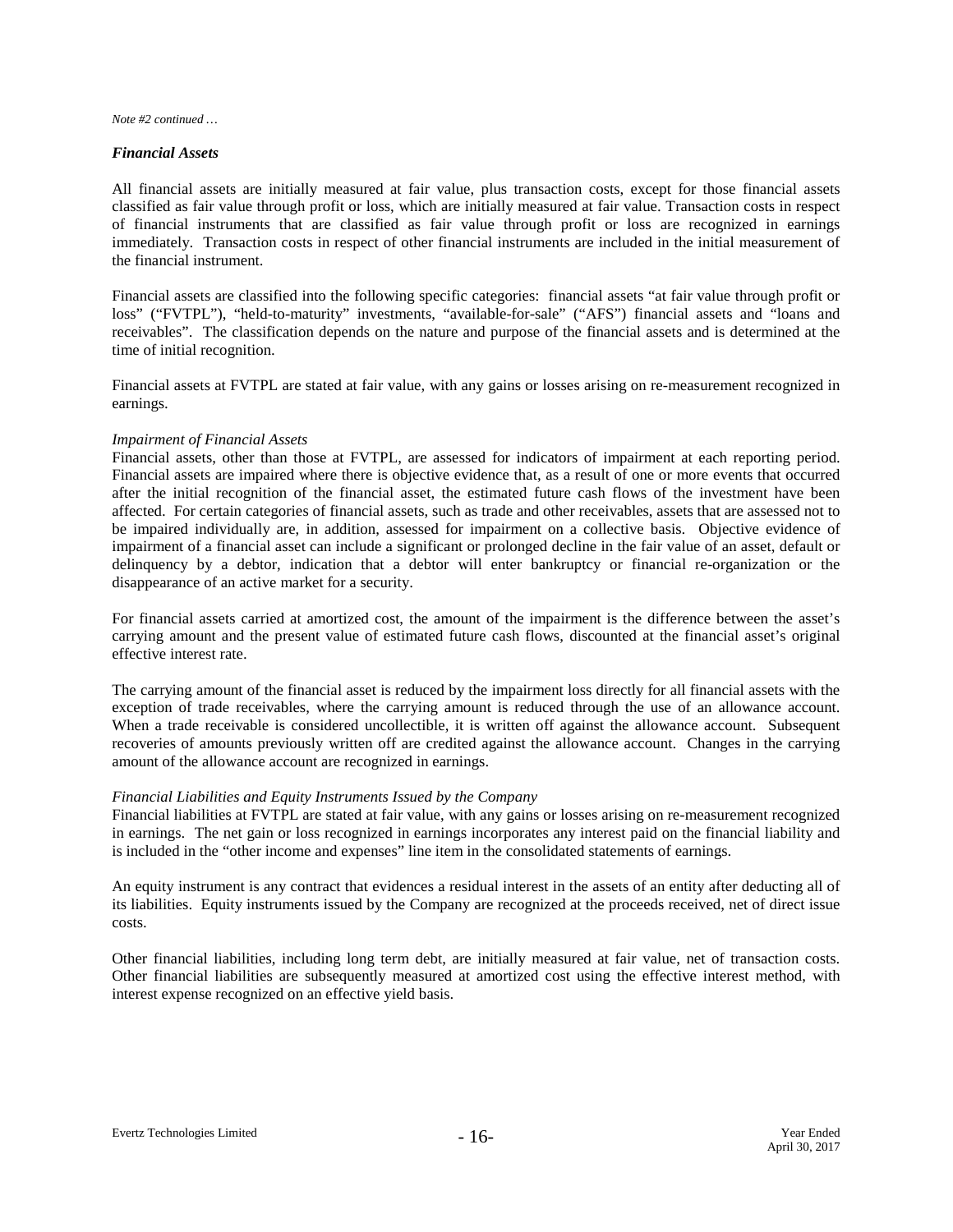#### *Use of Estimates and Judgments*

The preparation of financial statements in conformity with IFRS requires management to make judgments, estimates and assumptions that affect the reported amounts of assets and liabilities and disclosure of contingent assets and liabilities at the date of the financial statements and the reported amounts of revenues and expenses during the year. Consequently, actual results could differ from those estimates. Those estimates and underlying assumptions are reviewed on an ongoing basis. Revisions to accounting estimates are recognized in the period in which the estimate is revised and in any future periods affected. Significant estimates include the determination of the allowance for doubtful accounts for trade receivables, provision for inventory obsolescence, the useful life of property, plant and equipment for depreciation, amortization and valuation of net recoverable amount of property, plant and equipment, determination of fair value for share based compensation, evaluating deferred income tax assets and liabilities, the determination of fair value of financial instruments and the likelihood of recoverability, and the determination of implied fair value of goodwill and implied fair value of assets and liabilities for purchase price allocation purposes and goodwill impairment test purposes.

Significant items requiring the use of judgment in application of accounting policies and assumptions include the determination of functional currencies, classification of financial instruments, classification of leases, application of the percentage of completion method on long-term contracts, degree of componentization applied when calculating amortization of property, plant and equipment, and identification of cash generating units for impairment testing purposes.

#### *Operating Segments*

An operating segment is a component of the Company that engages in business activities from which it may earn revenues and incur expenses, including revenues and expenses that relate to transactions with any of the Company's other components. The Company reviewed its operations and determined that it operates a single reportable segment, the television broadcast equipment market. The single reportable operating segment derives its revenue from the sale of hardware and software solutions including related services, training and commissioning.

#### **Changes in Accounting Policies**

#### **New and Revised IFRSs Issued but Not Yet Effective**

Following is a listing of amendments, revisions and new International Financial Reporting Standards issued but not yet effective. Unless otherwise indicated, earlier application is permitted. The Company has not yet determined the impact of the adoption of the following standards.

#### *Income Taxes*

IAS 12, *Income Taxes* was amended by the IASB in January, 2016 and clarifies the requirements for recognition of deferred tax assets arising from unrealized losses. Amendments to IAS 12 are effective for annual periods beginning on or after January 1, 2017.

#### *Statement of Cash Flows*

IAS 7, *Statement of Cash Flows* was amended by the IASB in January, 2016 and increases disclosure requirements surrounding changes to financing related liabilities. Amendments to IAS 7 are effective for annual periods beginning on or after January 1, 2017.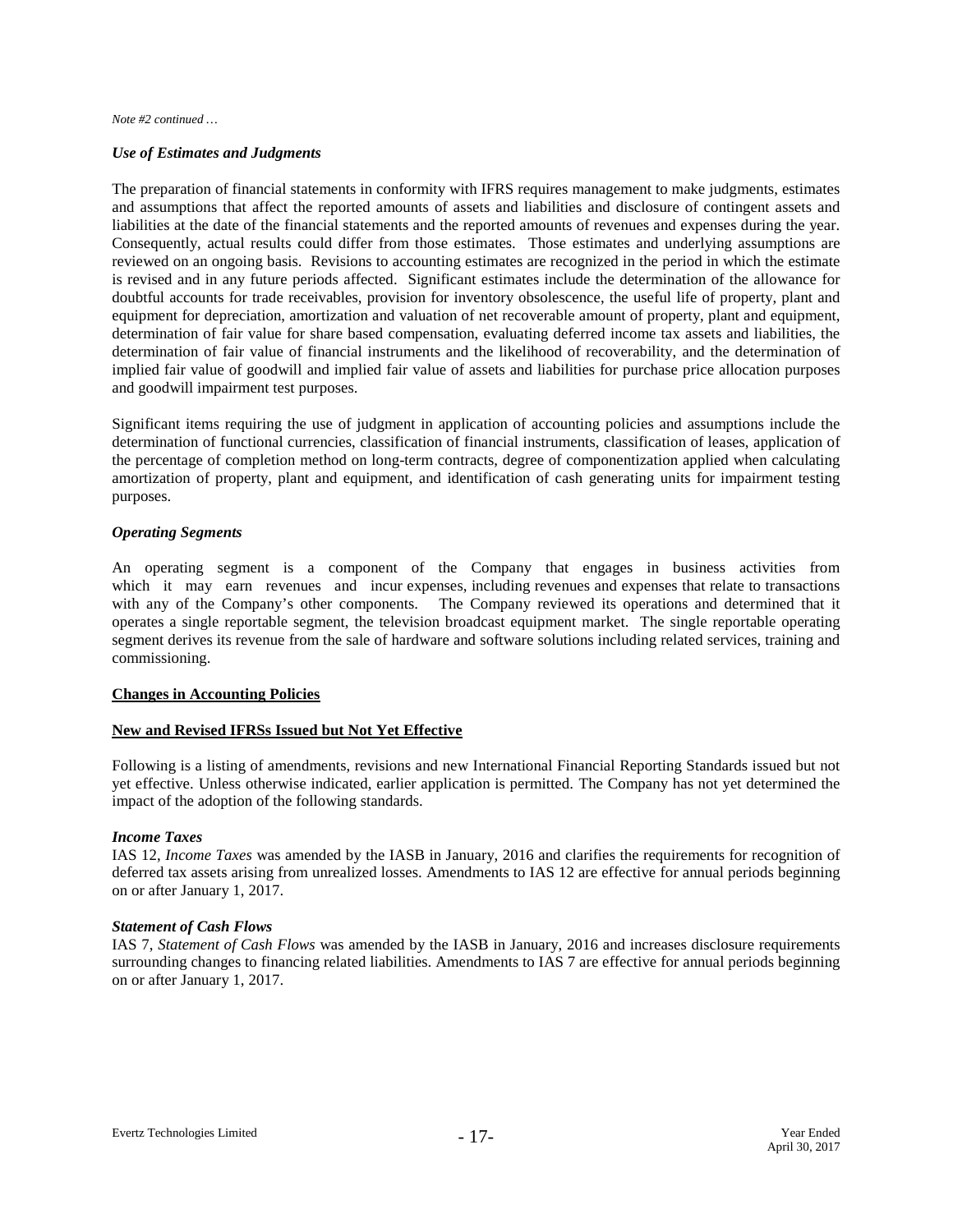#### *Financial Instruments*

IFRS 9, *Financial instruments* ("IFRS 9") was issued by the IASB in July 2014 and will replace IAS 39, *Financial Instruments: Recognition and Measurement* ("IAS 39"). IFRS 9 introduces new requirements for the financial reporting of financial assets and financial liabilities. IFRS 9 is effective for annual periods beginning on or after January 1, 2018.

#### *Revenue*

IFRS 15, *Revenue from contracts with customers* ("IFRS 15") was issued by the IASB in May 2014 and will replace IAS 11, *Construction Contracts* and IAS 18, *Revenue*. IFRS 15 specifies how and when revenue will be recognized. IFRS 15 is effective for annual periods beginning on or after January 1, 2018.

#### *Leases*

IFRS 16, *Leases* ("IFRS 16") was issued by the IASB in January 2016 and will replace IAS 17, *Leases.* IFRS 16 introduces a single accounting model for lessees to bring leases on-balance sheet while lessor accounting remains largely unchanged. IFRS 16 is effective for annual periods beginning on or after January 1, 2019.

#### **3. TRADE AND OTHER RECEIVABLES**

|                                                                 | 2017    | 2016   |
|-----------------------------------------------------------------|---------|--------|
| Trade receivables                                               | 87.347  | 83,776 |
| Receivables on construction contracts, net of progress billings | 20.944  | 12,551 |
| Other receivables                                               | 3.373   | 1,108  |
|                                                                 | 111.664 | 97.435 |

#### **4. INVENTORIES**

|                           |   | 2017    | 2016    |
|---------------------------|---|---------|---------|
| Finished goods            | D | 79.708  | 75,396  |
| Raw material and supplies |   | 58,180  | 52,254  |
| Work in progress          |   | 40.320  | 28,307  |
|                           |   | 178.208 | 155,957 |

Cost of sales for the year ended April 30, 2017 was comprised of \$158,433 of inventory (2016 - \$157,219) and \$6,262 of inventory write-offs (2016 - \$6,549).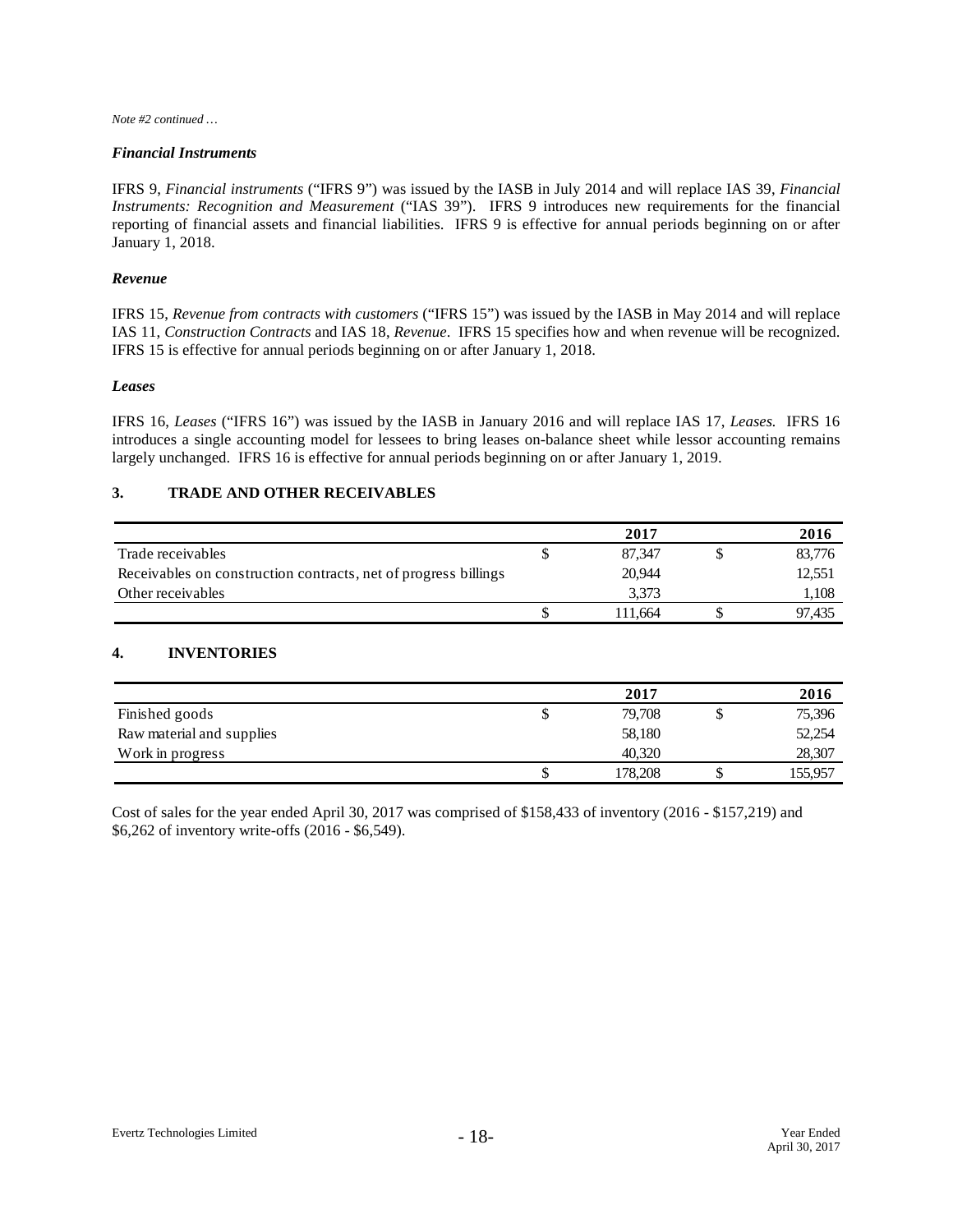#### **5. PROPERTY, PLANT AND EQUIPMENT**

|                                    |   |         |                         | April 30, 2017 |               |        |   | April 30, 2016     |    |                     |          |        |  |  |  |  |
|------------------------------------|---|---------|-------------------------|----------------|---------------|--------|---|--------------------|----|---------------------|----------|--------|--|--|--|--|
|                                    |   |         | Accumulated<br>Carrying |                |               |        |   | <b>Accumulated</b> |    |                     | Carrying |        |  |  |  |  |
|                                    |   | Cost    |                         | Depreciation   | <b>Amount</b> |        |   | Cost               |    | <b>Depreciation</b> |          | Amount |  |  |  |  |
| Office furniture and equipment     | C | 3,685   | \$                      | 2,083          | \$            | 1,602  | S | 3.065              | \$ | 1,783               | \$       | 1,282  |  |  |  |  |
| Research and development equipment |   | 31,831  |                         | 24,168         |               | 7.663  |   | 29.469             |    | 20,672              |          | 8,797  |  |  |  |  |
| Airplanes                          |   | 19.727  |                         | 12,665         |               | 7.062  |   | 19.727             |    | 10.975              |          | 8.752  |  |  |  |  |
| Machinery and equipment            |   | 56,482  |                         | 43,395         |               | 13,087 |   | 51,787             |    | 39,226              |          | 12,561 |  |  |  |  |
| Leaseholds                         |   | 9.316   |                         | 4,961          |               | 4,355  |   | 6.208              |    | 4.595               |          | 1,613  |  |  |  |  |
| Land                               |   | 2,388   |                         |                |               | 2,388  |   | 2,238              |    |                     |          | 2,238  |  |  |  |  |
| <b>Buildings</b>                   |   | 10,376  |                         | 2,381          |               | 7.995  |   | 9.847              |    | 2.119               |          | 7,728  |  |  |  |  |
|                                    | Φ | 133,805 |                         | 89,653         |               | 44,152 |   | 122,341            | \$ | 79,370              | \$.      | 42,971 |  |  |  |  |

|                                 | Office      |               | <b>Research</b>     |     |          |               |                  |    |                          |    |                          |    |          |                       |           |  |              |
|---------------------------------|-------------|---------------|---------------------|-----|----------|---------------|------------------|----|--------------------------|----|--------------------------|----|----------|-----------------------|-----------|--|--------------|
|                                 | furniture   |               | and                 |     |          |               | <b>Machinery</b> |    |                          |    |                          |    |          |                       |           |  |              |
|                                 | and         |               | development         |     |          |               | and              |    |                          |    |                          |    |          |                       |           |  |              |
|                                 | equipment   |               | equipment Airplanes |     |          |               |                  |    | equipment                |    | Leaseholds               |    |          | <b>Land Buildings</b> |           |  | <b>Total</b> |
| Cost                            |             |               |                     |     |          |               |                  |    |                          |    |                          |    |          |                       |           |  |              |
| Balance as at April 30, 2015    | \$<br>2.862 | \$            | 29,046              | \$  | 19,727   | \$            | 48,970           | \$ | 5.981                    | \$ | 2,215                    | S  | 9,574    | \$.                   | 118,375   |  |              |
| <b>Additions</b>                | 375         |               | 475                 |     |          |               | 2,928            |    | 232                      |    |                          |    | 13       |                       | 4,023     |  |              |
| Foreign exchange adjustments    | 56          |               | (52)                |     |          |               | 594              |    | (5)                      |    | 23                       |    | 260      |                       | 876       |  |              |
| Disposals                       | (228)       |               |                     |     |          |               | (705)            |    |                          |    |                          |    |          |                       | (933)     |  |              |
| Balance as at April 30, 2016    | \$<br>3,065 | \$            | 29,469              |     | \$19,727 | $\mathbf{s}$  | 51,787           | \$ | 6,208                    | \$ | 2,238                    | \$ | 9,847    |                       | \$122,341 |  |              |
| <b>Additions</b>                | 624         |               | 2,632               |     |          |               | 4,475            |    | 3,483                    |    | ÷                        |    | ÷,       |                       | 11,214    |  |              |
| Foreign exchange adjustments    | (4)         |               | (159)               |     |          |               | 588              |    | 14                       |    | 150                      |    | 529      |                       | 1,118     |  |              |
| Disposals                       |             |               | (111)               |     |          |               | (368)            |    | (389)                    |    |                          |    |          |                       | (868)     |  |              |
| Balance as at April 30, 2017    | \$<br>3,685 | \$            | 31,831              |     | \$19,727 | \$            | 56,482           | \$ | 9,316                    |    | \$2,388                  |    | \$10,376 |                       | \$133,805 |  |              |
|                                 |             |               |                     |     |          |               |                  |    |                          |    |                          |    |          |                       |           |  |              |
| <b>Accumulated Depreciation</b> |             |               |                     |     |          |               |                  |    |                          |    |                          |    |          |                       |           |  |              |
| Balance as at April 30, 2015    | \$<br>1,707 | $\mathcal{S}$ | 16,764              | \$. | 9,274    | <sup>\$</sup> | 35,599           | £. | 4,088                    | \$ |                          | \$ | 1,863    |                       | 69,295    |  |              |
| Depreciation for the year       | 321         |               | 4.035               |     | 1,701    |               | 3,897            |    | 507                      |    |                          |    | 176      |                       | 10,637    |  |              |
| Foreign exchange adjustments    | (18)        |               | (127)               |     |          |               | 238              |    |                          |    |                          |    | 80       |                       | 173       |  |              |
| Disposals                       | (227)       |               | $\sim$              |     | ÷,       |               | (508)            |    | $\overline{\phantom{a}}$ |    | $\overline{\phantom{a}}$ |    | $\sim$   |                       | (735)     |  |              |
| Balance as at April 30, 2016    | \$<br>1,783 | \$            | 20,672              |     | \$10,975 | \$            | 39,226           | \$ | 4,595                    | \$ | $\blacksquare$           | \$ | 2,119    |                       | 79,370    |  |              |
| Depreciation for the year       | 304         |               | 3.691               |     | 1,690    |               | 4,349            |    | 755                      |    | $\overline{\phantom{m}}$ |    | 168      |                       | 10,957    |  |              |
| Foreign exchange adjustments    | (4)         |               | (98)                |     |          |               | 123              |    |                          |    |                          |    | 94       |                       | 115       |  |              |
| Disposals                       | ÷,          |               | (97)                |     |          |               | (303)            |    | (389)                    |    | $\overline{\phantom{a}}$ |    |          |                       | (789)     |  |              |
| Balance as at April 30, 2017    | \$<br>2,083 | \$            | 24,168              |     | \$12,665 | \$            | 43,395           | \$ | 4,961                    | \$ | $\blacksquare$           | \$ | 2,381    | \$                    | 89,653    |  |              |
|                                 |             |               |                     |     |          |               |                  |    |                          |    |                          |    |          |                       |           |  |              |
| <b>Carrying amounts</b>         |             |               |                     |     |          |               |                  |    |                          |    |                          |    |          |                       |           |  |              |
| At April 30, 2016               | \$<br>1,282 | \$            | 8,797               | \$  | 8,752    | \$            | 12,561           | \$ | 1,613                    | \$ | 2,238                    | \$ | 7,728    | \$                    | 42,971    |  |              |
| At April 30, 2017               | \$<br>1,602 | \$            | 7.663               | \$  | 7,062    | \$            | 13,087           | \$ | 4,355                    | \$ | 2,388                    | \$ | 7,995    | \$                    | 44,152    |  |              |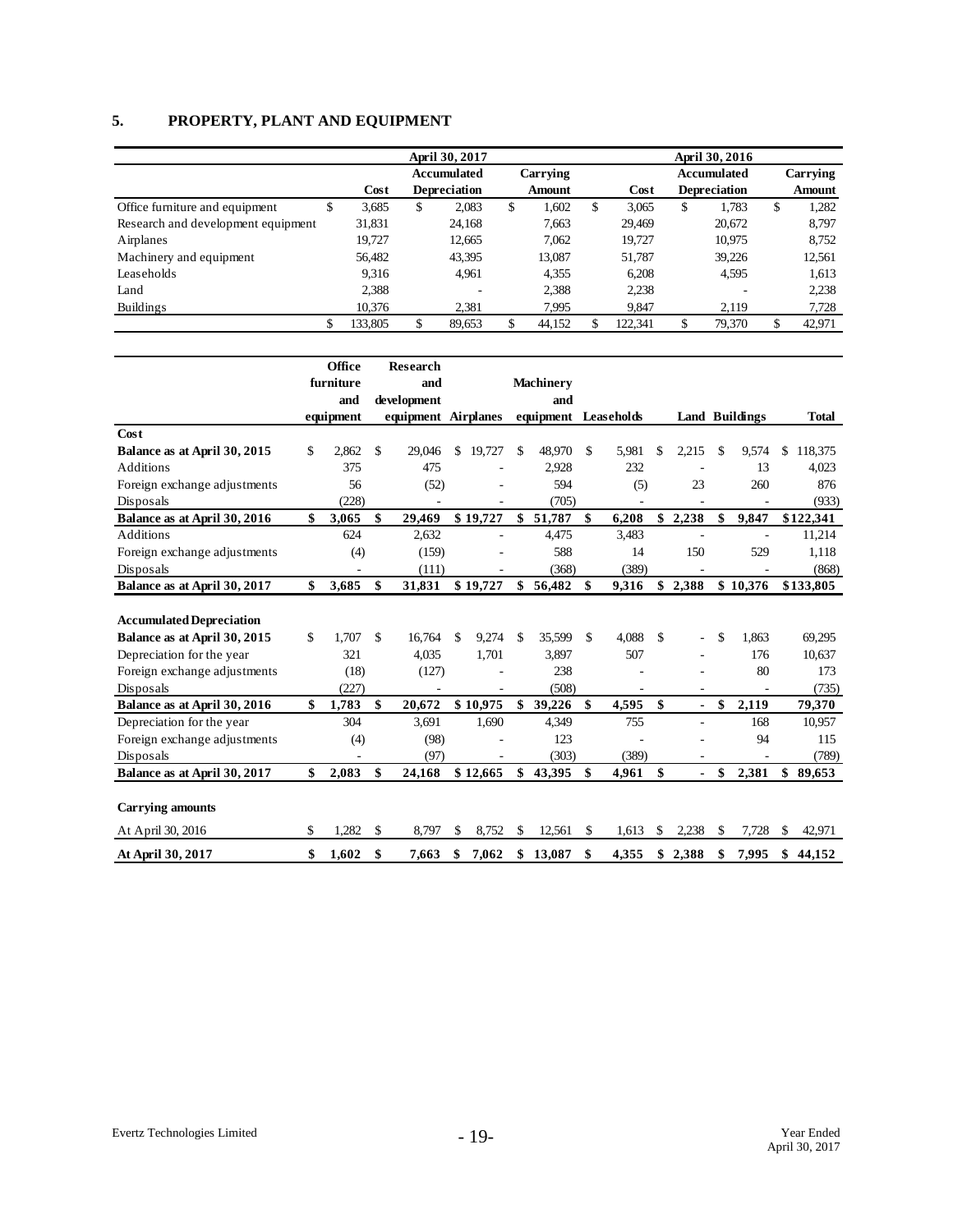#### **6. GOODWILL**

|                              | $\cos$ |
|------------------------------|--------|
| Balance as at April 30, 2015 | 18.313 |
| Foreign exchange differences | (27    |
| Balance as at April 30, 2016 | 18.286 |
| Foreign exchange differences | (91    |
| Balance as at April 30, 2017 | 18.195 |

The Company performs an impairment test annually on April 30<sup>th</sup> or whenever there is an indication of impairment. For the purposes of testing for impairment, goodwill has been allocated to the following cash-generating units as follows:

|                          |    | April 30, |   |        |
|--------------------------|----|-----------|---|--------|
|                          |    | 2017      |   | 2016   |
| Evertz Microsystems Ltd. | S  | 12,459    | S | 12,581 |
| Holdtech Kft             |    | 5,346     |   | 5,346  |
| <b>ATCI</b>              |    | 390       |   | 359    |
|                          | \$ | 18,195    |   | 18,286 |

The key assumptions used in performing the impairment tests as at April 30, 2017 are as follows:

| Method of determining recoverable amount: | Value in use |
|-------------------------------------------|--------------|
| Discount Rate:                            | 10.0%        |
| Perpetual growth rate:                    | $1 - 4\%$    |

#### *Recoverable Amount*

Management's past experience and future expectations of the business performance is used to make a best estimate of the expected revenue, earnings before interest, taxes, depreciation and amortization (" EBITDA") and operating cash flows for a five year period. Subsequent to the fifth year period the present value of the fifth year cash flows is calculated in perpetuity.

#### *Discount Rate*

The discount rate applied is a pretax rate that reflects the time value of money and risk associated with the business.

#### *Perpetual Growth Rate*

The perpetual growth rate is management's current assessment of the long-term growth prospect of the Company in the jurisdictions in which it operates.

#### *Sensitivity Analysis*

Management performs a sensitivity analysis on the key assumptions. The sensitivity analysis indicates reasonable changes to key assumptions will not result in an impairment loss.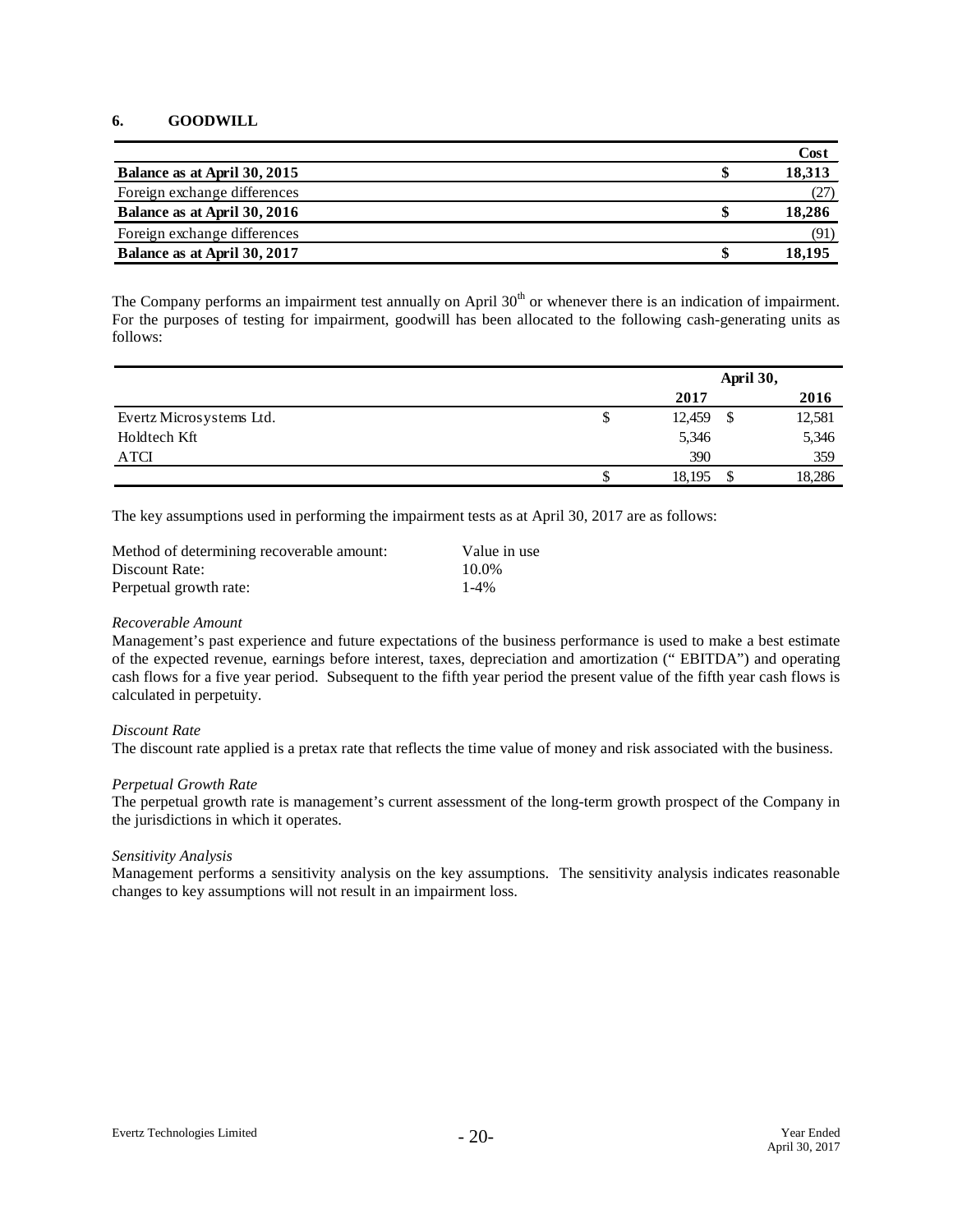#### **7. PROVISIONS**

|                              | Warranty and | Lease/Retirement   |       |
|------------------------------|--------------|--------------------|-------|
|                              | Returns      | <b>Obligations</b> | Total |
| Balance as at April 30, 2015 | 2.111        | 118<br>-8          | 2,229 |
| Net additions                | 950          | 117                | 1,067 |
| Foreign exchange differences | 277          | (10)               | 267   |
| Balance as at April 30, 2016 | 3,338        | 225                | 3,563 |
| Net additions                | 128          | 126                | 254   |
| Foreign exchange differences | 4            | (4)                |       |
| Balance as at April 30, 2017 | 3.470        | 347                | 3.817 |

#### *Warranty and Returns*

The provision relates to estimated future costs associated with warranty repairs and returns on hardware solutions. The provision is based on historical data associated with similar products. The warranty and returns are expected to be incurred within the next twelve months.

#### *Lease/Retirement Obligations*

The provision relates to estimated restoration costs expected to be incurred upon the conclusion of Company leases.

#### **8. LONG TERM DEBT**

#### a) Credit Facilities

The Company has the following credit facilities available:

- 1. Credit facility of \$15,000 and a treasury risk management facility up to \$10,000 available, bearing interest at prime, subject to certain covenants and secured by all Canadian based assets. Advances under these facilities bear interest at prime. There were no borrowings against either of these facilities as at April 30, 2017 or 2016.
- 2. Credit facility available of \$705 bearing interest at WIBOR plus 1.4% per annum. There were no borrowings outstanding under this facility as at April 30, 2017 or 2016.

#### b) Long Term Debt

|                                                                | April 30, |    | April 30, |
|----------------------------------------------------------------|-----------|----|-----------|
|                                                                | 2017      |    | 2016      |
| Mortgage payable denominated in Euros, secured by buildings,   | 880       | -S | 1,043     |
| bearing interest at LIBOR EUR three months fixed rate plus 1%. |           |    |           |
| payable monthly, maturing in March 2021 with an option to end  |           |    |           |
| the contract prior to maturity upon payment of a penalty fee.  |           |    |           |
| Other                                                          | 133       |    | 83        |
|                                                                | 1.013     |    | 1,126     |
| Less current portion                                           | 280       |    | 238       |
|                                                                | 733       |    | 888       |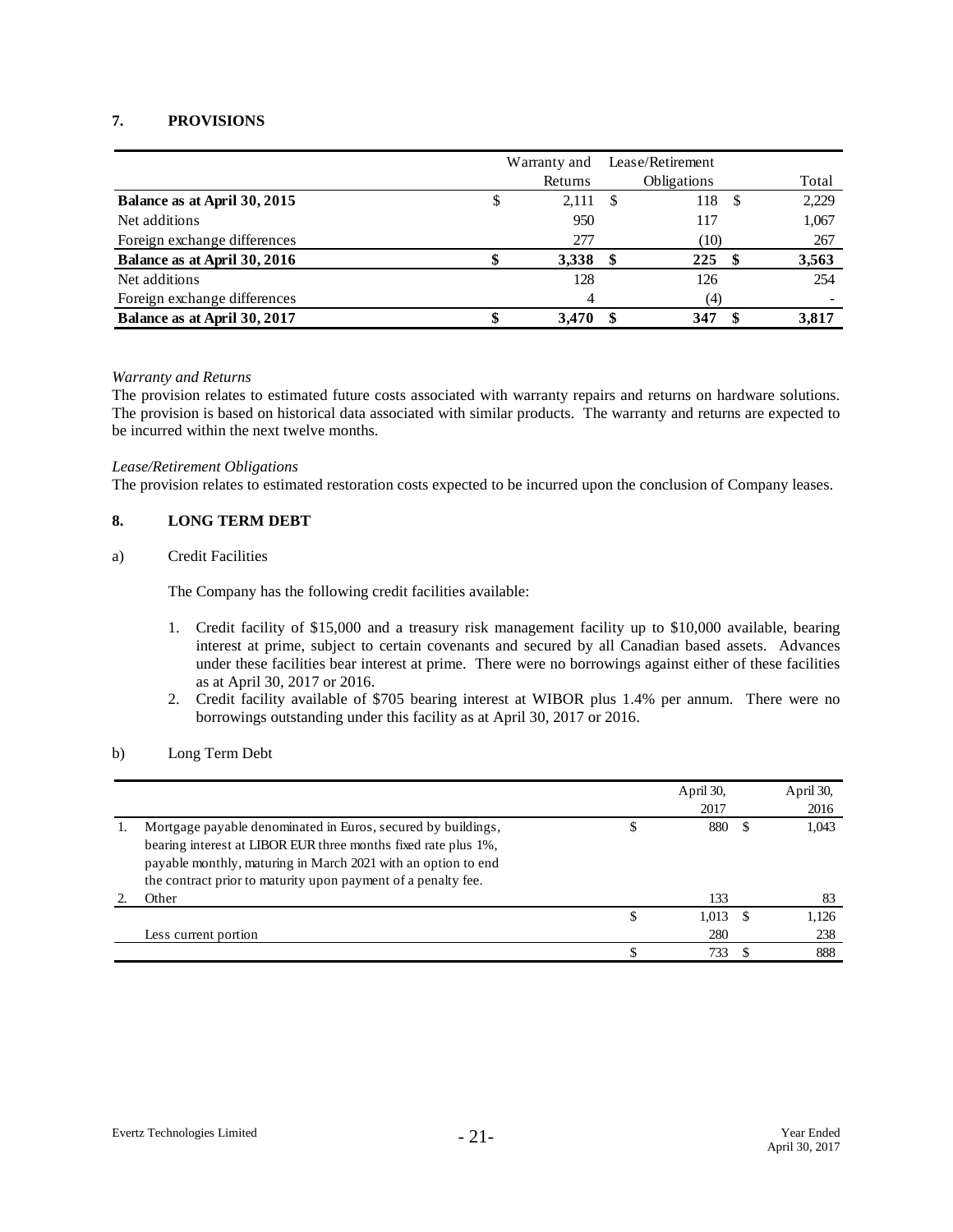#### **9. CAPITAL STOCK**

Authorized capital stock consists of: Unlimited number of preferred shares Unlimited number of common shares

|                                      | Number of     |      | Amount  |
|--------------------------------------|---------------|------|---------|
|                                      | Common Shares |      |         |
| Balance as at April 30, 2015         | 74,459,346    | - \$ | 95,708  |
| Issued on exercise of stock options  | 337,500       |      | 4,371   |
| Cancelled pursuant to NCIB           | (608, 100)    |      | (783)   |
| Transferred on stock option exercise |               |      | 1,187   |
| Balance as at April 30, 2016         | 74,188,746    |      | 100,483 |
| Issued on exercise of stock options  | 1,554,000     |      | 18,701  |
| Transferred on stock option exercise |               |      | 5,511   |
| Balance as at April 30, 2017         | 75,742,746    |      | 124,695 |

#### *Normal Course Issuer Bid*

In June 2015, the Company filed a Normal Course Issuer Bid ("NCIB") with the TSX to repurchase, at the Company's discretion, until June 28, 2016 up to 3,722,967 outstanding common shares on the open market or as otherwise permitted, subject to normal terms and limitations of such bids. The Company did not purchase and cancel any shares during the year, (2016 – 608,100 common shares were purchased and cancelled at a weighted average price of \$15.46).

#### *Dividends Per Share*

During the year, \$1.82 in dividends per share were declared, including a special dividend of \$1.10 per share (2016 - \$0.72).

#### **10. REVENUE**

|                                                | 2017    | 2016    |
|------------------------------------------------|---------|---------|
| Hardware, software including related services, |         |         |
| training and commissioning                     | 357.401 | 352,563 |
| Long term contract revenue                     | 27.031  | 28,987  |
|                                                | 384.432 | 381,550 |

#### **11. SELLING, ADMINISTRATIVE AND GENERAL EXPENSES**

|                                               |    | 2017   | 2016   |
|-----------------------------------------------|----|--------|--------|
| Selling and administrative                    | \$ | 62.135 | 60.986 |
| Share-based compensation (note 13)            |    | 5,208  | 2,840  |
| Depreciation of property, plant and equipment |    |        |        |
| (non-production)                              |    | 3.743  | 3,360  |
|                                               | S  | 71.086 | 67.186 |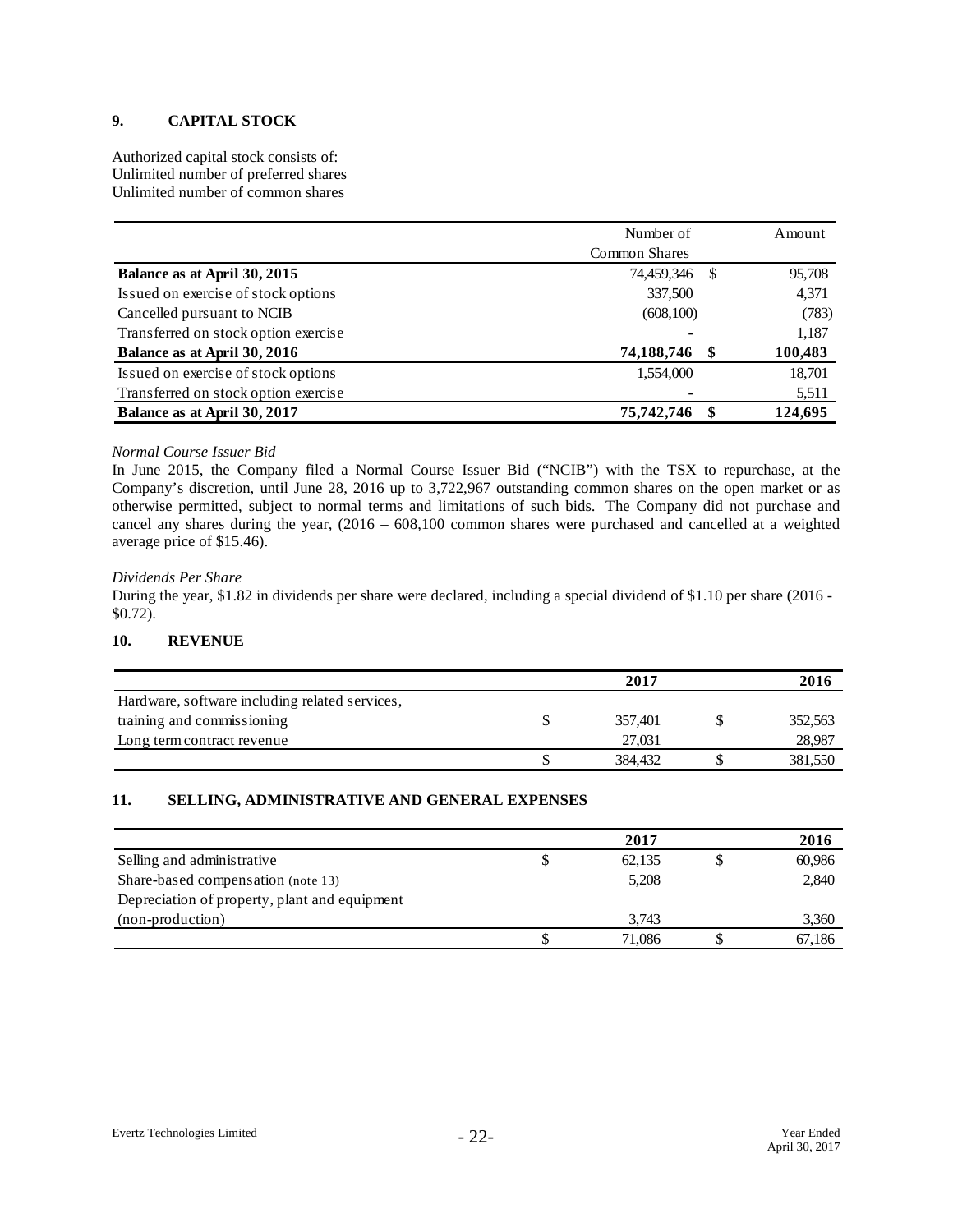#### **12. STATEMENT OF CASH FLOWS**

**Changes in non**–**cash working capital items**

|                             |     | 2017      |   | 2016   |
|-----------------------------|-----|-----------|---|--------|
| Trade and other receivables | \$. | (13,229)  | Φ | 24     |
| Inventories                 |     | (21,919)  |   | (901)  |
| Prepaid expenses            |     | 2,357     |   | 2,471  |
| Trade and other payables    |     | 938       |   | 5,955  |
| Deferred revenue            |     | 9,743     |   | 3,102  |
| Provisions                  |     | 254       |   | 1,334  |
|                             |     | (21, 856) |   | 11,985 |

#### **13. SHARE BASED PAYMENTS**

#### *Stock Option Plan*

The Company established, in June 2006, a stock option plan to attract, retain, motivate and compensate employees, officers and eligible directors who are integral to the growth and success of the Company. A number of shares equal to 10% of the Company's outstanding common shares are to be reserved for issuance under the stock option plan.

The Board of Directors administers the stock option plan and will determine the terms of any options granted. The exercise price of an option is to be set by the Board of Directors at the time of grant but shall not be lower than the market price as defined in the option plan at the time of grant. The term of the option cannot exceed 10 years. Stock options currently granted normally fully vest and expire by the end of the fifth year.

The changes in the number of outstanding share options are as follows:

|                              | Number of   | Weighted              |
|------------------------------|-------------|-----------------------|
|                              | Options     | Average               |
|                              |             | <b>Exercise Price</b> |
| Balance as at April 30, 2015 | 4,736,500   | \$<br>14.57           |
| Granted                      | 395,000     | 15.36                 |
| Exercised                    | (337,500)   | 12.95                 |
| Forfeited                    | (277,500)   | 14.25                 |
| Expired                      | (110,000)   | 14.32                 |
| Balance as at April 30, 2016 | 4,406,500   | \$<br>14.72           |
| Granted                      | 160,000     | 16.99                 |
| Exercised                    | (1,554,000) | 12.03                 |
| Forfeited                    | (98,000)    | 15.97                 |
| Expired                      | (36,000)    | 11.88                 |
| Balance as at April 30, 2017 | 2,878,500   | \$<br>16.29           |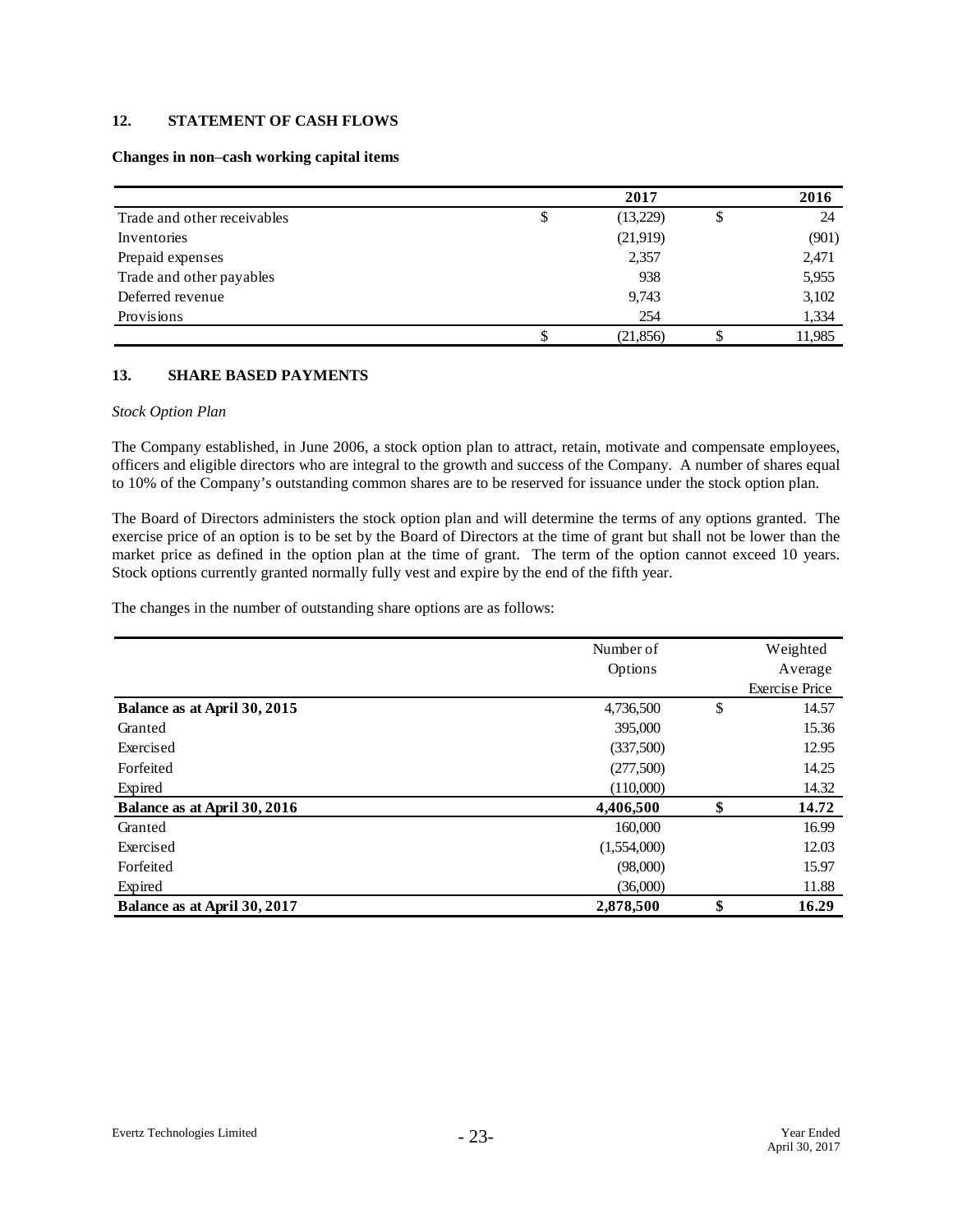| <b>Exercise Price</b> | <b>Weighted Average</b> | Number of      | <b>Weighted Average</b> | Number of      |    | <b>Weighted Average</b>    |
|-----------------------|-------------------------|----------------|-------------------------|----------------|----|----------------------------|
|                       | <b>Exercise Price</b>   | Outstanding    | Remaining               | <b>Options</b> |    | <b>Exercise Price of</b>   |
|                       |                         | <b>Options</b> | <b>Contractual Life</b> | Exercisable    |    | <b>Exercisable Options</b> |
| $$13.84 - $14.14$     | \$<br>13.91             | 410,000        | 0.3                     | Ξ.             | S  | -                          |
| $$15.00 - $16.82$     | \$<br>15.86             | 827,000        | 1.8                     | 236,000        | £. | 16.24                      |
| \$17.03               | \$<br>17.03             | 1,456,000      | 1.4                     | 873,600        | \$ | 17.03                      |
| $$17.19 - $18.07$     | 17.62                   | 185,500        | 3.0                     | 6,000          |    | 15.00                      |
| Totals                | 16.29                   | 2,878,500      | 1.9                     | 1.115.600      | -S | 16.85                      |

#### *Restricted Share Unit Plan*

The Company established, in March 2016, a restricted share unit ("RSU") plan to provide an incentive to participants; including key executives of the Company, by rewarding such participants with equity-based compensation. Under the terms of the plan, RSU's are issued to the participant with a vesting period of three years. On the vesting date, all RSU's will be redeemed in cash at the fair market value at the date of vest plus any accrued dividends. The changes in the number of outstanding RSUs are as follows:

|                              | Number of   |
|------------------------------|-------------|
|                              | <b>RSUs</b> |
| Balance as at April 30, 2016 | 210,000     |
| Granted                      | 347,000     |
| Forfeited                    | (10,500)    |
| Balance as at April 30, 2017 | 546,500     |

As at April 30 2017, the average remaining contractual life for outstanding RSUs is 2.0 years.

#### **Compensation expense**

#### *Stock Option Plan*

The share based compensation expense that has been charged against earnings over the fiscal period is \$1,767 (2016 - \$2,604). Compensation expense on grants during the year was calculated using the Black-Scholes option pricing model with the following weighted average assumptions:

|                                                   | April 30, | April 30, |
|---------------------------------------------------|-----------|-----------|
|                                                   | 2017      | 2016      |
| Risk-free interest rate                           | 1.05%     | 1.07%     |
| Dividend yield                                    | 4.24%     | 4.69%     |
| Expected life                                     | 5 years   | 5 years   |
| Expected volatility                               | 16%       | 21%       |
| Weighted average grant-date fair value:           |           |           |
| Where the exercise price equaled the market price | \$1.16    | \$1.48    |

Expected volatility is based on historical share price volatility over the past 5 years of the Company. Share based compensation expense was calculated using a weighted average forfeiture rate of 24% (2016 – 23%).

#### *Restricted Share Unit Plan*

The share based compensation expense that has been charged against earnings over the fiscal period is \$3,441 (2016 - 236). Share based compensation expense was calculated using a weighted average forfeiture rate of 3% (2016 – Nil). As at April 30, 2017, the total liability included within trade and other payables is \$3,677 (2016 – 236).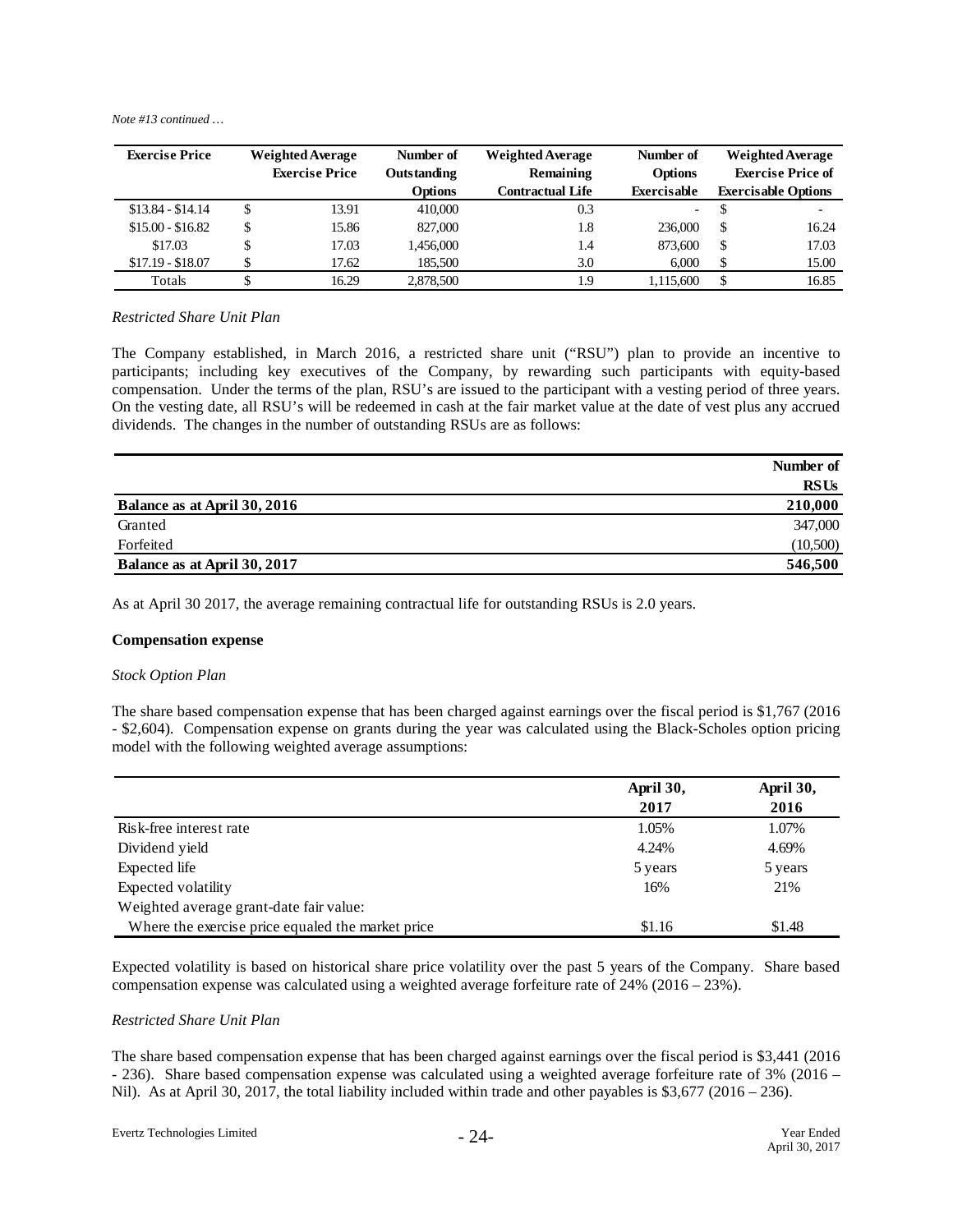#### **14. COMMITMENTS AND CONTINGENCIES**

|                              |   | Long Term | Operating    |              |
|------------------------------|---|-----------|--------------|--------------|
|                              |   | Debt      | Leases       | Total        |
| 2017                         | Φ | 280       | \$<br>5,229  | \$<br>5,509  |
| 2018                         |   | 236       | 4,272        | 4,508        |
| 2019                         |   | 176       | 2,200        | 2,376        |
| 2020                         |   | 184       | 2,125        | 2,309        |
| 2021                         |   | 137       | 1,709        | 1,846        |
| Thereafter                   |   | -         | 5,337        | 5,337        |
| Balance as at April 30, 2017 |   | 1,013     | \$<br>20,872 | \$<br>21,885 |

Total operating lease expense during the year was \$4,099 (2016 - \$3,899).

The Company has obtained documentary and standby letters of credit aggregating to a total of \$8,399 (2016 - \$5,779).

#### **15. FINANCIAL INSTRUMENTS AND RISK MANAGEMENT**

The Company's financial instruments consist of cash and cash equivalents, trade and other receivables, trade and other payables and long term debt. Unless otherwise noted, it is management's opinion that the Company is not exposed to significant interest or credit risks arising from these financial instruments.

#### (a) *Fair values and classification of financial instruments:*

The Company estimates that the fair value of financial instruments approximates their carrying values. The following summarizes the significant methods and assumptions used in estimating the fair values of financial instruments:

- I. Quoted prices (unadjusted) in active markets for identical assets or liabilities.
- Inputs other than quoted prices included in level I that are observable for the asset or liability, either directly or indirectly. Cash and cash equivalents, trade and other receivables, trade and other payables, long term debt, and fair value disclosures have been determined using level II fair values.
- III. Inputs for the asset or liability that are not based on observable market data.

#### (b) *Financial risk management:*

The Company, through its financial assets and liabilities, is exposed to various risks. The following analysis provides a measurement of risks as at April 30, 2017:

#### *Credit Risk*

Financial instruments that potentially subject the Company to concentrations of credit risk consist of cash and cash equivalents, and trade and other receivables the total of which is the maximum exposure to credit risk. The Company performs evaluations of the financial situations of its customers. Management does not believe that there is significant credit concentration or risk.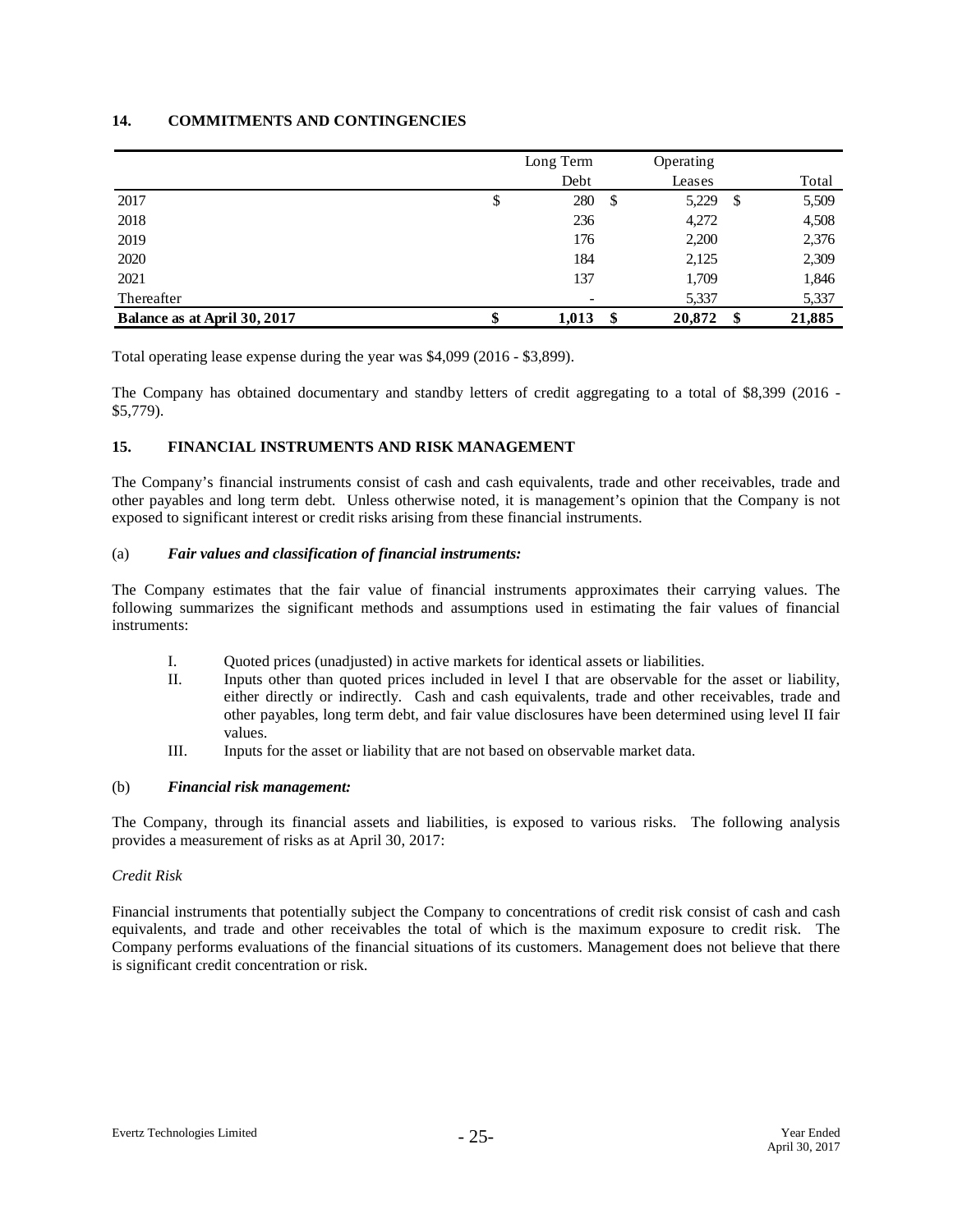The Company sets up an allowance for doubtful accounts based on the credit risks of the individual customer and the customer history. Approximately  $76\%$  (2016 – 74%) of trade and other receivables are outstanding for less than 90 days as at April 30, 2017. The amounts owing over 90 days are individually evaluated and provided for where appropriate in the allowance for doubtful accounts. The trade and other receivables are presented as follows net of the allowance for doubtful accounts:

|                                 |   | April 30,     | April 30, |  |
|---------------------------------|---|---------------|-----------|--|
|                                 |   | 2017          | 2016      |  |
| Trade and other receivables     | J | 120,885       | 103,226   |  |
| Allowance for doubtful accounts |   | (9.221)       | (5,791)   |  |
|                                 |   | 111.664<br>۰D | 97.435    |  |

The change in the allowance for doubtful accounts was as follows:

|                                       | April 30,   | April 30, |
|---------------------------------------|-------------|-----------|
|                                       | 2017        | 2016      |
| Balance at beginning of year          | \$<br>5,791 | 4,833     |
| Increase in allowance                 | 3,392       | 705       |
| Bad debt recaptured and write-offs    | (376)       | (1)       |
| Impact of variation in exchange rates | 414         | 254       |
| Balance at end of year                | 9.221       | 5.791     |

#### *Exchange Rate Risk*

The Company transacts a significant portion of its business in U.S. dollars and is therefore exposed to currency fluctuations.

U.S. dollar financial instruments are as follows:

|                             | April 30, | April 30, |
|-----------------------------|-----------|-----------|
|                             | 2017      | 2016      |
| Cash and cash equivalents   | 12,198    | 41,068    |
| Trade and other receivables | 65,662    | 45,654    |
| Trade and other payables    | (4,191)   | (3,501)   |
|                             | 73,669    | 83.221    |

Based on the financial instruments as at April 30, 2017, a 5% change in the value of the U.S. dollar would result in a gain or loss of \$3,683 in earnings before income tax.

#### *Liquidity Risk*

Liquidity risk is the risk that the Company will encounter difficulty in meeting obligations associated with its financial liabilities. The Company's primary source of liquidity is its cash reserves. The Company also maintains certain credit facilities to support short term funding of operations and trade finance. The Company believes it has sufficient available funds to meet current and foreseeable financial requirements. The Company expects to settle all current financial liabilities within the next year. Maturity of long term debt is disclosed in Note 14.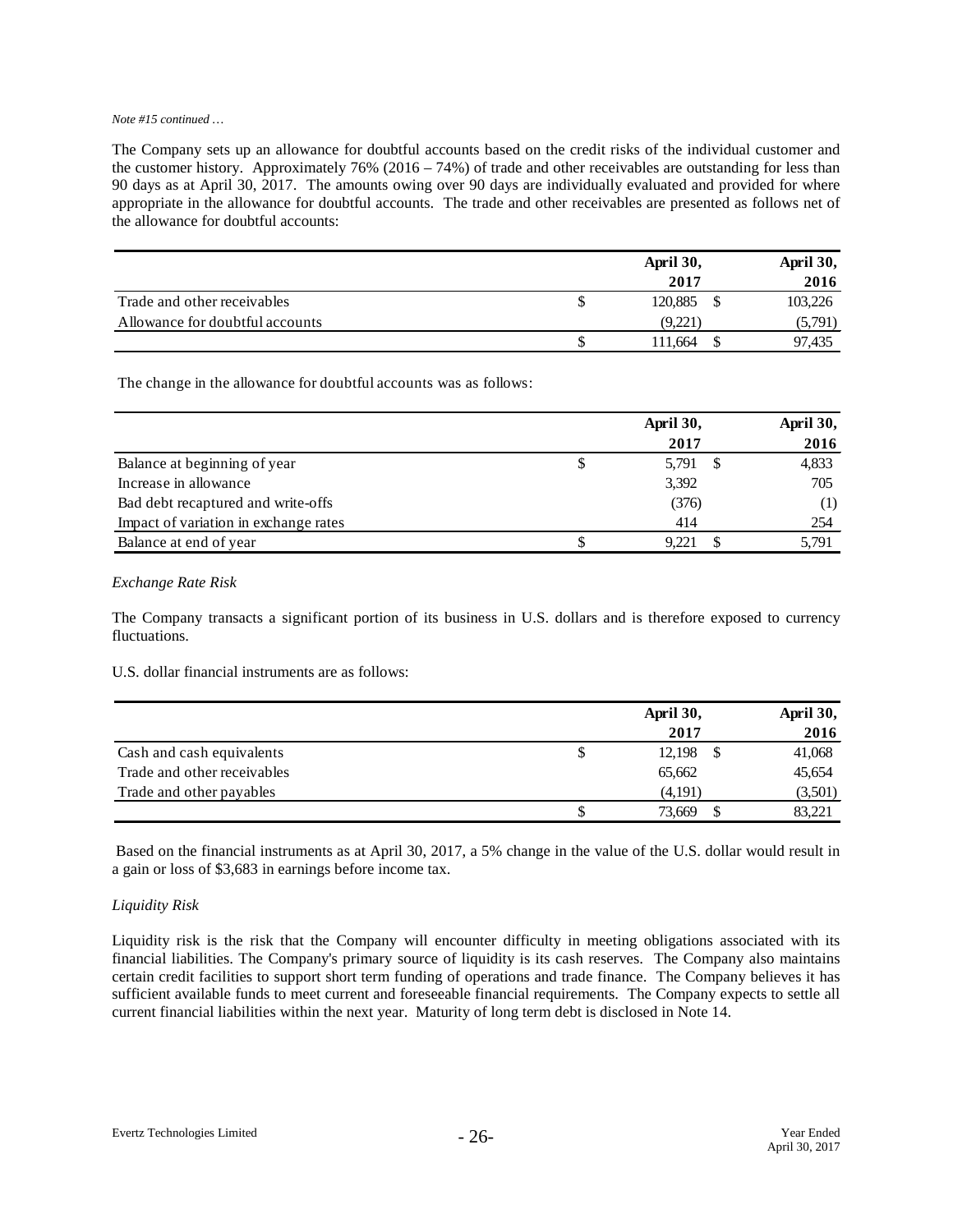#### **16. SEGMENTED INFORMATION**

The Company reviewed its operations and determined that it operates a single reportable segment, the television broadcast equipment market. The single reportable operating segment derives its revenues from the sale of hardware and software solutions including related services, training and commissioning.

| Revenue              |        | 2017    |    | 2016    |
|----------------------|--------|---------|----|---------|
| <b>United States</b> | œ<br>Φ | 210,087 | J  | 199,806 |
| International        |        | 155,350 |    | 165,541 |
| Canada               |        | 18,995  |    | 16,203  |
|                      | \$     | 384.432 | ъĐ | 381,550 |

|                      | April 30, 2017 |                        |   |          | April 30, 2016         |   |                          |
|----------------------|----------------|------------------------|---|----------|------------------------|---|--------------------------|
|                      |                | <b>Property, Plant</b> |   |          | <b>Property, Plant</b> |   |                          |
|                      |                | and Equipment          |   | Goodwill | and Equipment          |   | Goodwill                 |
| <b>United States</b> |                | 10,486                 | ◡ | 390      | 11,813                 | Φ | 359                      |
| International        |                | 9,690                  |   | 17.805   | 9,750                  |   | 17.927                   |
| Canada               |                | 23,976                 |   | -        | 21.408                 |   | $\overline{\phantom{0}}$ |
|                      |                | 44.152                 |   | 18.195   | 42.971                 |   | 18.286                   |

#### **17. RELATED PARTY TRANSACTIONS**

Balances and transactions between the Company and its subsidiaries, which are related parties of the Company, have been eliminated on consolidation and are not disclosed in this note. Details of transactions between the Company and other related parties are disclosed below.

#### *Related Party Transactions*

Two shareholders each indirectly hold a 10% interest in the Company's leased premises in Ontario. This lease expires in 2019 with a total of \$1,605 committed over the remaining term. During the year, rent paid for the leased principal premises amounted to \$864 (2016 – \$845) with no outstanding amounts due as at April 30, 2017.

The Company also leases property where two shareholders indirectly own 100% interest. This lease expires in 2021 with a total of \$1,121 committed over the remaining term. During the year, rent paid was \$255 (2016 – \$246) and with no outstanding amounts due as at April 30, 2017.

On December 1, 2008 the Company entered into an agreement with two shareholders who each indirectly hold a 20% interest in the Company's leased premises in Ontario. This lease expires in 2018 with a total of \$1,323 committed over the remaining term. During the year, rent paid for the leased principal premises amounted to \$812 (2016 - \$795) with no outstanding amounts due as at April 30, 2017.

On May 1, 2009 the Company entered into a property lease agreement with two shareholders who each indirectly hold a 35% interest. This lease expires in 2019 with a total of \$970 committed over the remaining term. During the year, rent paid was \$462 (2016 - \$462) with no outstanding amounts due as at April 30, 2017.

On December 15, 2013 the Company renewed a property lease agreement with a director who indirectly owns 100% interest. The lease expires in 2018 with a total of \$235 committed over the remaining term. During the year, rent paid was \$141 (2016 - \$141) with no outstanding amounts due as at April 30, 2017.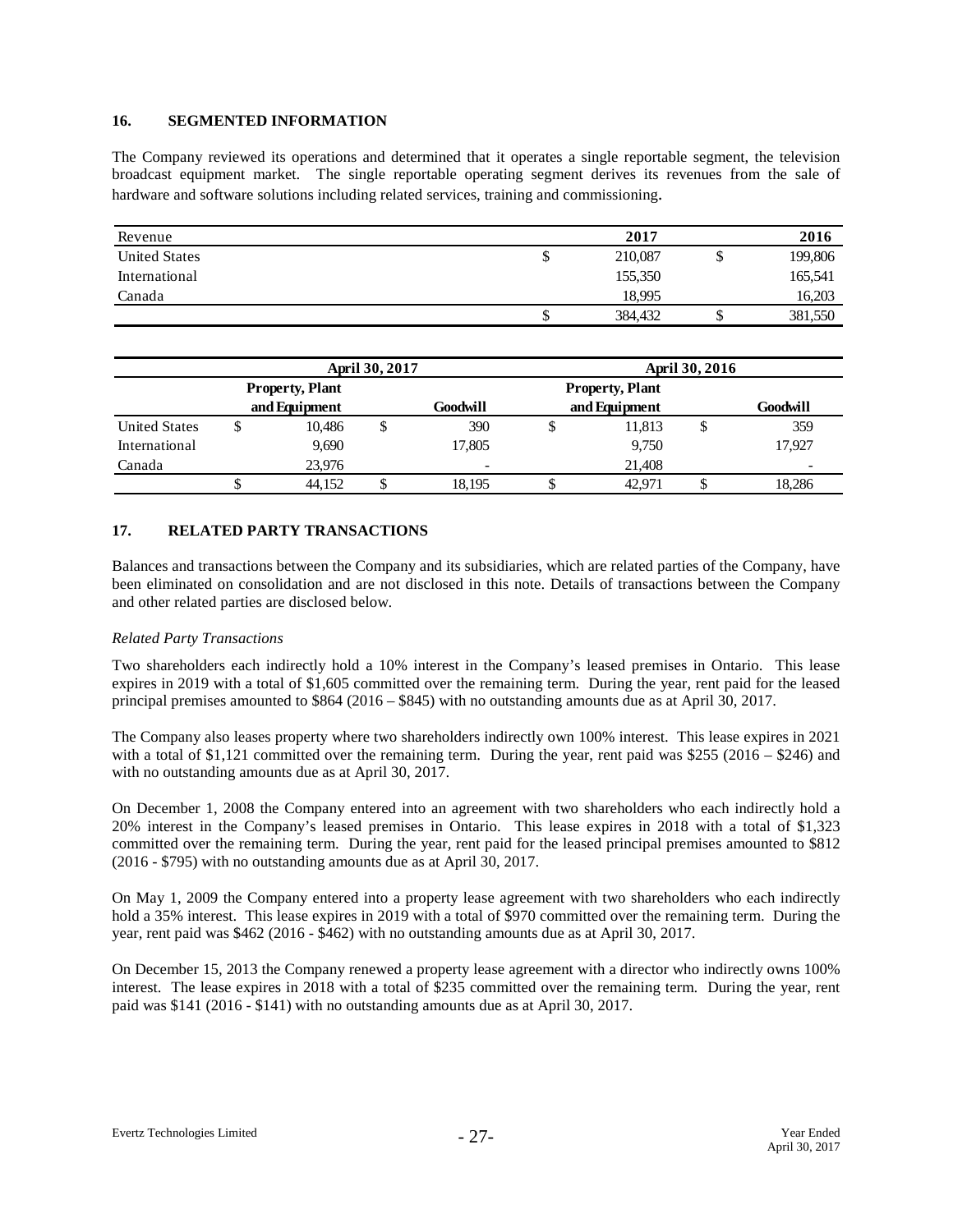On May 1, 2016 the Company entered into a property lease agreement with two shareholders who each hold an indirect interest. This lease expires in 2026 with a total of \$9,080 committed over the remaining term. During the year, rent paid was \$967 (2016 – Nil) with no outstanding amounts due as at April 30, 2017.

On August 1, 2016 the Company entered into a property lease agreement where two shareholders indirectly own 100% interest. This lease expires in 2026 with a total of \$2,451 committed over the remaining term. During the year, rent paid was \$182 (2016 – *Nil*) with no outstanding amounts due as at April 30, 2017.

These transactions were in the normal course of business and recorded at an exchange value established and agreed upon by related parties.

The remuneration of directors and other members of key management personnel for the years ended April 30, 2017 and April 30, 2016 are as follows:

|                                  | 2017  | 2016                |
|----------------------------------|-------|---------------------|
| Short-term salaries and benefits | 4.840 | 4,549               |
| Share-based payments             | -     | 2,008               |
|                                  | 4.840 | $6,55$ <sup>-</sup> |

The total employee benefit expense was \$119,703 (2016 - \$106,749).

*Subsidiaries:*

The Company has the following significant subsidiaries:

| Company                            | % Ownership | Location             |
|------------------------------------|-------------|----------------------|
| Evertz Microsystems Ltd.           | 100%        | Canada               |
| Evertz USA                         | 100%        | <b>United States</b> |
| Evertz UK                          | 100%        | United Kingdom       |
| Holdtech Kft.                      | 100%        | Hungary              |
| Tech Digital Manufacturing Limited | 100%        | Canada               |
| Truform Metal Fabrication Ltd.     | 75%         | Canada               |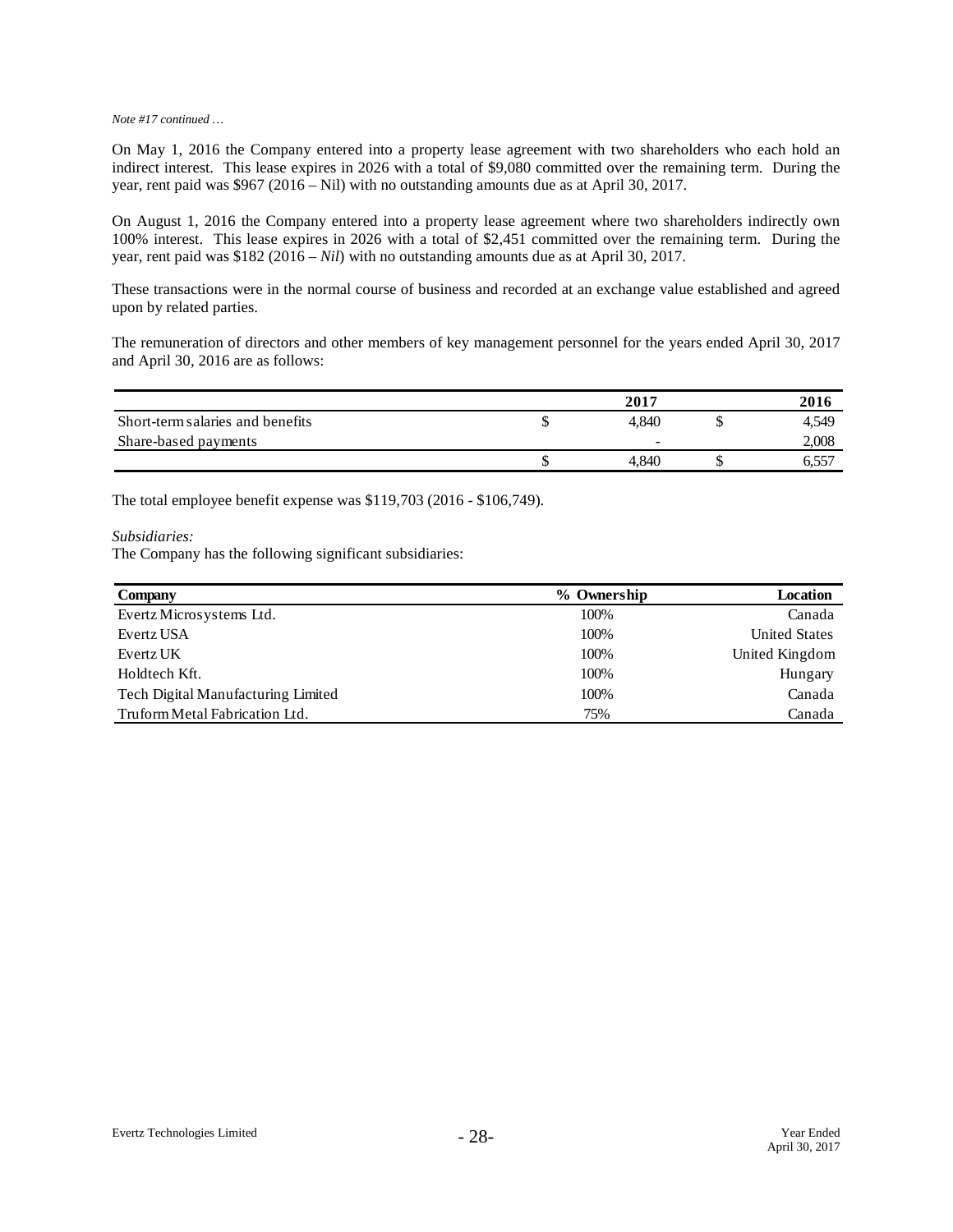#### **18. NON-CONTROLLING INTERESTS**

The Company has non-controlling interests of 25% with Truform Metal Fabrication Ltd., located within Canada, 10% with Studiotech Poland located within Poland and 20% with ATCI, located within the USA. The table below summarizes the aggregate financial information relating to subsidiaries before eliminating entries, as no such subsidiary is individually significant.

|                                     | April 30, |        |    |        |
|-------------------------------------|-----------|--------|----|--------|
|                                     |           | 2017   |    | 2016   |
| Current assets                      | \$        | 17,844 | \$ | 16,114 |
| Non-current assets                  |           | 9,503  |    | 9,667  |
| Current liabilities                 |           | 3,146  |    | 4,292  |
| Non-current liabilities             |           | 585    |    | 649    |
| Equity attributable to shareholders |           | 19,673 |    | 17,309 |
| Non-controlling interest            |           | 3,943  |    | 3,531  |

|                               | April 30, |        |  |        |
|-------------------------------|-----------|--------|--|--------|
|                               |           | 2017   |  | 2016   |
| Revenue                       | \$        | 36,861 |  | 40,930 |
| Net earnings attributable to: |           |        |  |        |
| Shareholders                  |           | 2,174  |  | 2,971  |
| Non-controlling interest      |           | 613    |  | 667    |

#### **19. CAPITAL DISCLOSURES**

The Company's capital is composed of total equity attributable to shareholders which totals \$317,830 (2016 - \$366,205) as at April 30. The Company's objective in managing capital is to ensure sufficient liquidity to finance increases in non-cash working capital, capital expenditures for capacity expansions, pursuit of selective acquisitions and the payment of quarterly dividends.

The Company takes a conservative approach towards financial leverage and management of financial risk and the Company currently satisfies their internal requirements.

The Company is not subject to any capital requirements imposed by a regulator.

#### **20. EARNINGS PER SHARE**

|                                                    | 2017       | 2016       |
|----------------------------------------------------|------------|------------|
| Weighted average common shares outstanding         | 75,040,113 | 74,360,423 |
| Dilutive-effect of stock options                   | 334,091    | 483,070    |
| Diluted weighted average common shares outstanding | 75.374.204 | 74,843,493 |

The weighted average number of diluted common shares excludes 185,500 options because they were anti-dilutive during the period  $(2016 - 1,659,500)$ .